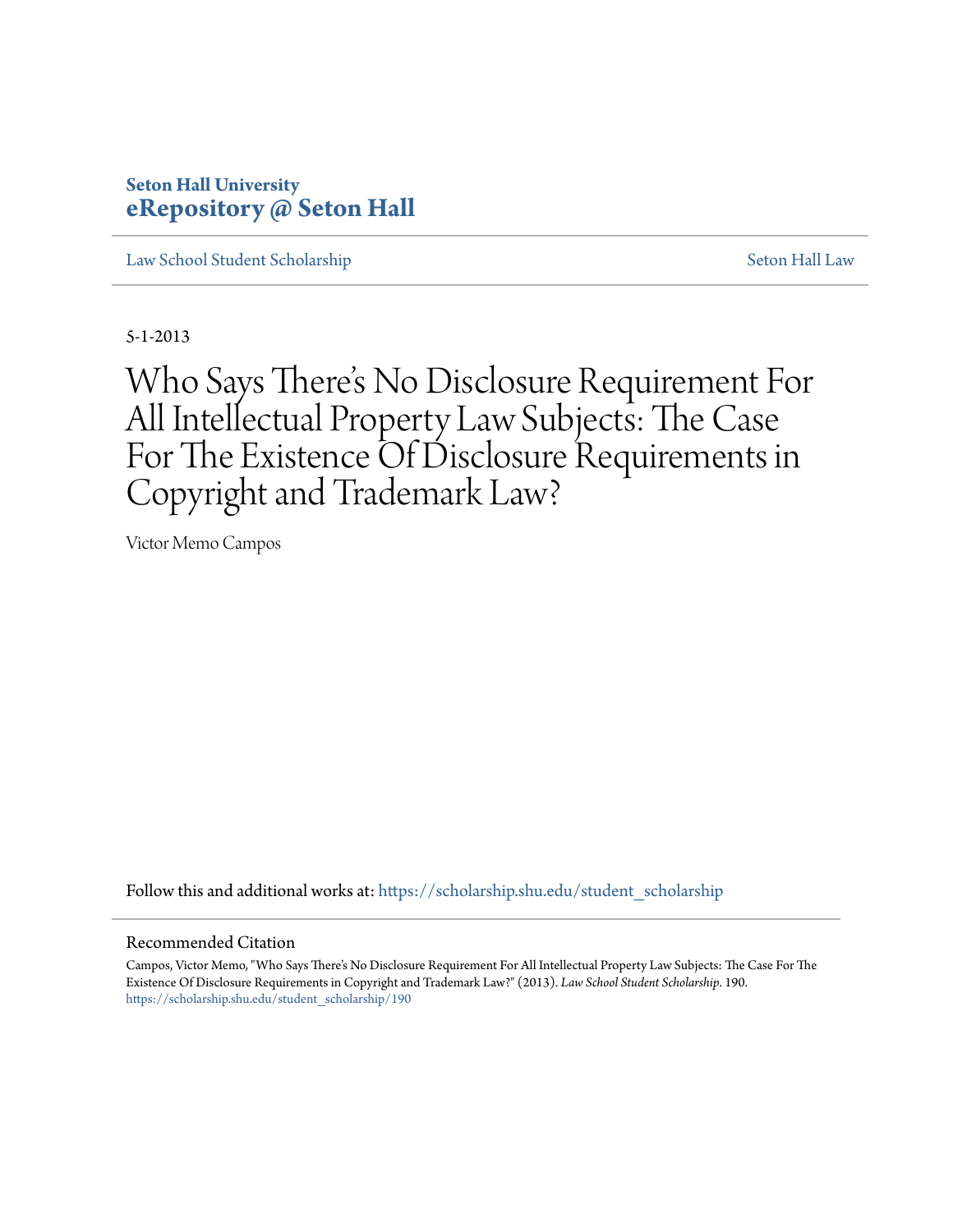Campos, Victor M. AWR—Assignment #7

## **Who Says There's No Disclosure Requirement For All Intellectual Property Law Subjects: The Case For The Existence Of Disclosure Requirements in Copyright and Trademark Law?**

### **I. Introduction**

Intellectual property is different from tangible, real property, and possession of intellectual property is easily disseminated. Thomas Jefferson explained the ease by which intellectual property can spread. Jefferson said in his writings:

> "an individual may exclusively possess [an idea] as long as he keeps it to himself; but the moment it is divulged, it forces itself into the possession of everyone, and the receiver cannot dispossess himself of it. Its peculiar character, too, is that no one possesses the less, because every other possesses the whole of it. … That ideas should freely spread from one to another over the globe, for the moral and mutual instruction of man, and improvement of his condition, seems to have been peculiarly and benevolently designed by nature, when she made them, like fire, expansible over all space, without lessening their density in any point."<sup>1</sup>

Since intellectual property spreads so easily, others are able to use and build upon this knowledge. People are more apt to create intellectual property if they are incentivized, and, therefore, they seek protection for their rights in their intellectual property.

The founding fathers appreciated the benefit that increased access to knowledge has on the greater society.<sup>2</sup> They recognized that the spread of intellectual property creates innovation and advances in society.<sup>3</sup> They agreed with Jefferson's theory and believed that intellectual property can spread and promote progress and knowledge.<sup>4</sup> In order to incentivize creators, they granted rights to creators in the Constitution. Article I, Section 8 of the Constitution states that:

The Congress shall have Power … [3] To regulate Commerce with foreign Nations, and among the several States, and with the Indian Tribes; … [8] To promote the Progress of Science and useful Arts, by securing for limited Times to Authors and Inventors the exclusive Right to their respective Writings and Discoveries.<sup>5</sup>

 $\overline{\phantom{a}}$ 

<sup>&</sup>lt;sup>1</sup> THOMAS JEFFERSON, VI WRITINGS OF THOMAS JEFFERSON 180-81 (Washington ed.).

<sup>2</sup> Adam Macluckie, *United States v. Microsoft: A Look at the Balancing Act Between Copyright Protection for Software, Intellectual Property Rights and the Sherman Antitrust Act*, 2 Hous. Bus. & Tax L. J. 415, 464 (2002) (noting that the Founding Fathers recognized the increase in knowledge as essential to the development of the country). *See also* Bruce W. Bugbee, *Genesis of American Patent and Copyright Law*, 128-30 (1967) (arguing that the founding fathers saw intellectual property rights as "inherent"); *id*. at 130-31 (quoting Madison as suggesting that one reason for his support of the clause was the "dread[] that the few will be unnecessarily sacrificed to the many").

<sup>3</sup> Xuan-Thao Nguyen & Jeffrey A. Maine, *Equity and Efficiency in Intellectual Property Taxation*, 76 Brook. L. Rev. 1, 10 (2010) (noting that the Founding Fathers clearly sought to award authors exclusive rights to their works- based on the belief that a reward-based system would advance society).

<sup>4</sup> *Id*.

 $<sup>5</sup>$  U.S. Const. art. I, § 8, cl. 3, 8.</sup>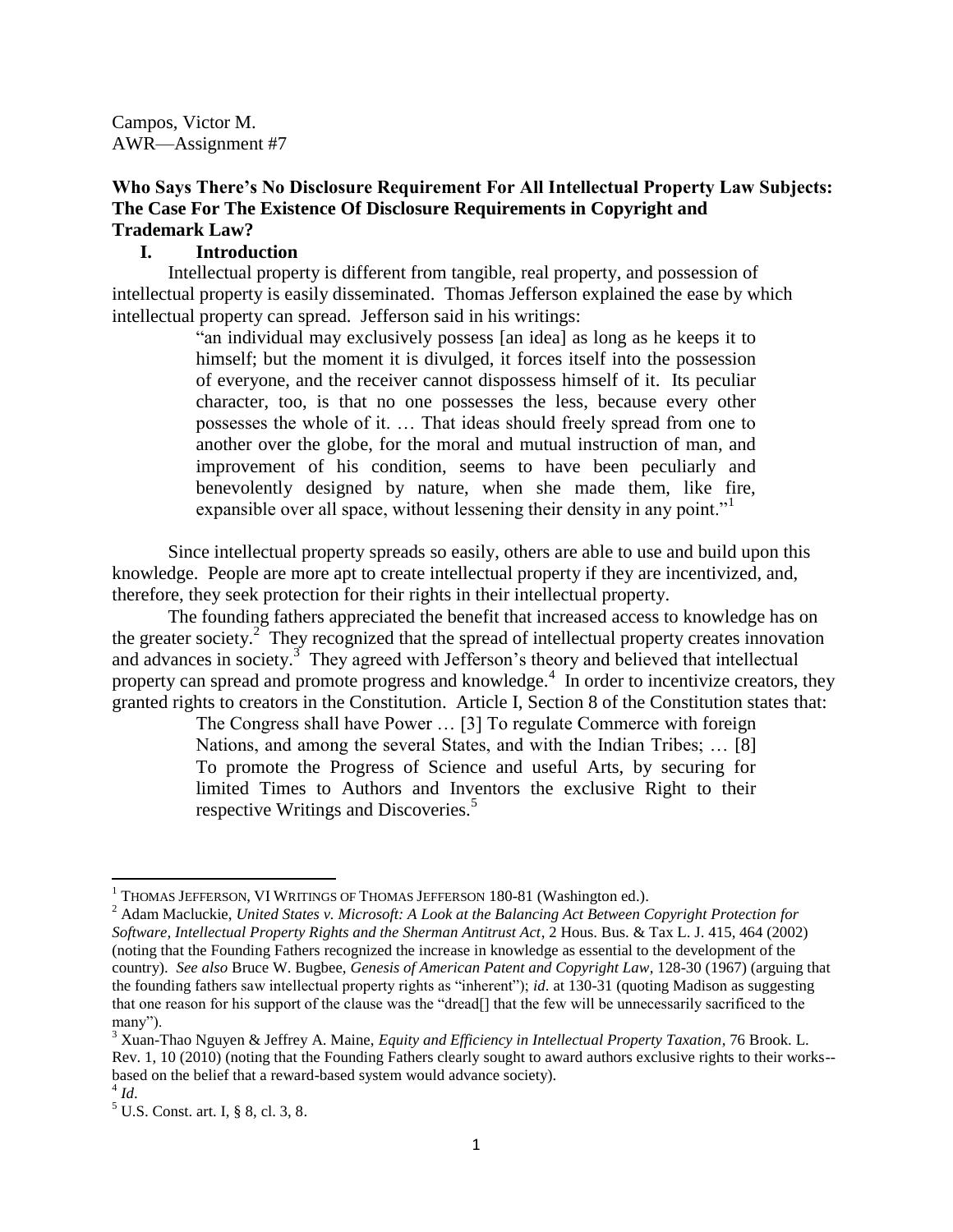Patent and copyright protection derives from clause 8, while clause 3 allows for protection of trademarks through Congress' authority to regulate interstate commerce. Clause 8 provides patent protection through the phrase "To promote the Progress of **the useful Arts**, by securing for limited Times to **Inventors** the exclusive Right to their respective **Discoveries**." Clause 3 also provides the copyright protection by using the phrase "To promote the Progress of **Science**, by securing for limited Times to **Authors** the exclusive Right to their respective **Writings**." Clause 3, which provides Congress power "to regulate **Commerce** with foreign Nations, and among the several States, and with the Indian Tribes," enables the protection of trademarks, as codified in the Lanham Act.<sup>6</sup>

The substance of the creator's right in his intellectual property is limited, however. The limit and extent of the creation must be specifically known in order for protection to be granted. The creator's rights will be limited to the extent to which the creator discloses his creation to the public. This disclosure sets forth the metes and bounds of the covered, protectable subject matter.

This paper discusses the quid pro quo of disclosure in exchange for a creator's exclusive rights in his intellectual property. There is an underappreciated disclosure requirement among legal scholars and the courts for all intellectual property subjects (copyright, trademark, and patent). Legal scholars and courts readily agree that there is a disclosure requirement for patents, but they do not find a corresponding disclosure requirement in either copyright or trademark law.

This paper argues that scholars and courts should recognize a disclosure requirement in copyright law and trademark law, in addition to the already accepted disclosure requirement in patent law. Part II of this paper will discuss the disclosure requirement in patent law. Part III will demonstrate that there is a disclosure requirement in copyright law. Part IV will demonstrate that there is a disclosure requirement in trademark law.

#### **II. Patent Disclosure Requirements**

In exchange for exclusive rights in a patent, the patent owner must disclose his invention to the public. In order to receive the exclusive, protectable rights in his patent (for a limited time), the inventor must meet the disclosure requirements set forth in 35 U.S.C. § 112: 1) written description, 2) enablement requirement, 3) best mode requirement, and 4) the requirement that the patent applicant particularly point out and distinctly claim the invention. The Supreme Court and lower courts have solidified this requirement for attaining patent rights. Therefore, courts are solidly in agreement that in order to attain exclusive rights in a patent, the inventor must provide public disclosure.

When one receives a patent, the rights he obtains are "a grant to the patentee, his heirs or assigns, of the right to exclude others from making, using, offering for sale, or selling the invention throughout the United States or importing the invention into the United States."<sup>7</sup> The extent and limit of the protection in the patent is disclosed in the patent specification. The rights in a patent are significant because an inventor receives the exclusive, protectable rights in his patent for twenty years.<sup>8</sup>

The disclosure requirement sets out the exact invention for which the applicant wants exclusive rights. In exchange for these exclusive rights, the information is publicly disclosed, so that others may use this patented material in the future in order to promote progress in the useful arts. The United States Supreme Court stated that:

 6 15 U.S.C. § 1051 (2002).

 $^{7}$  35 U.S.C. § 154 (2012).

<sup>8</sup> *Id*.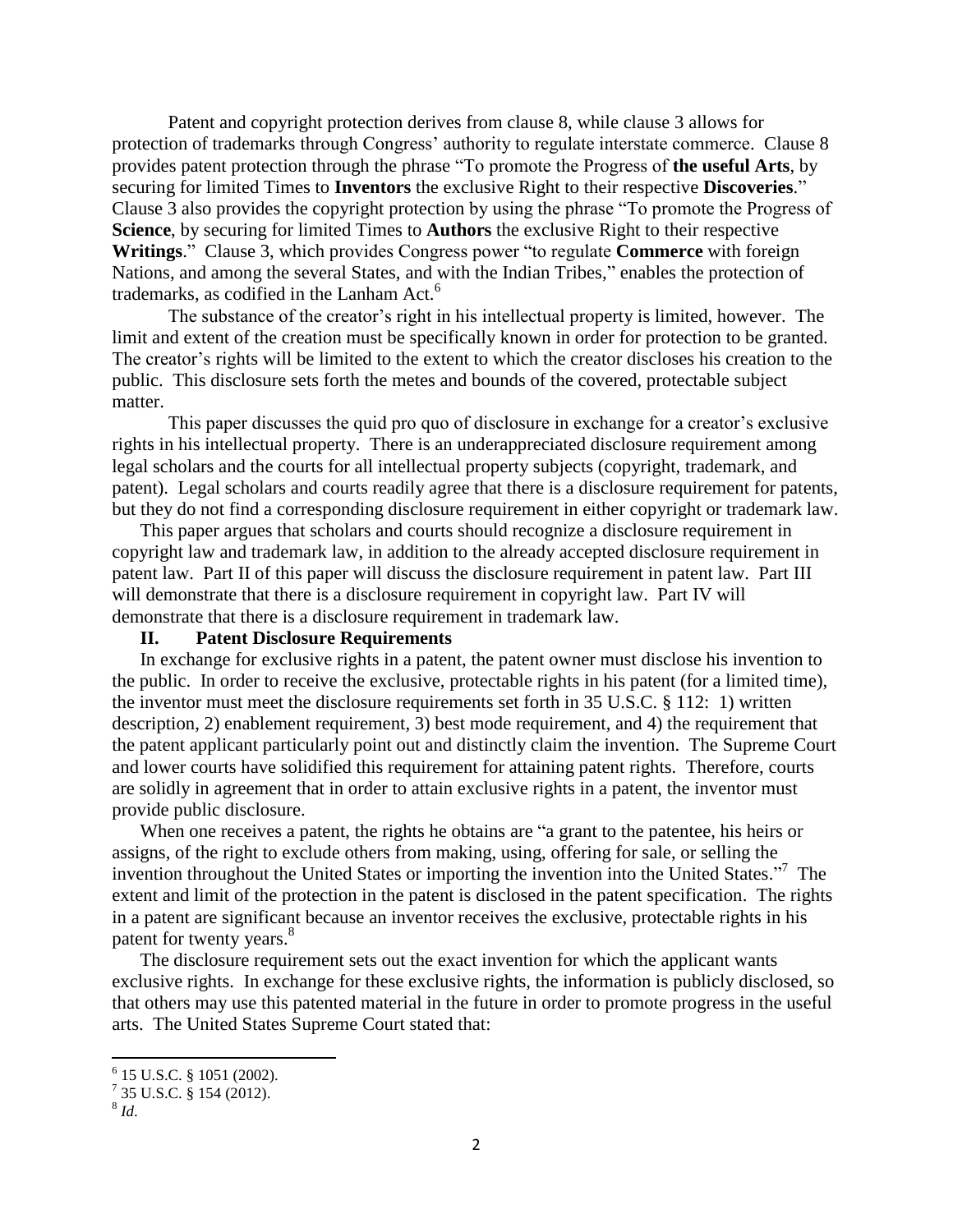"[t]he limits of a patent must be known for the protection of the patentee, the encouragement of the inventive genius of others and the assurance that the subject of the patent will be dedicated ultimately to the public. Otherwise, a zone of uncertainty which enterprise and experimentation may enter only at the risk of infringement claims would discourage invention only a little less than unequivocal foreclosure of the field, and the public would be deprived of rights supposed to belong to it, without being clearly told what it is that limits these rights."<sup>9</sup>

The patent specification specifies four distinct disclosure requirements for obtaining a patent: (1) written description, (2) enablement requirement, (3) best mode requirement, and (4) that the applicant particularly point out and distinctly claim the invention.<sup>10</sup> The patent's disclosure establishes the scope and limit of the patent's claimed subject matter. Each requirement within the patent specification is designed to provide notice to the public of the invention for which the inventor seeks protectable rights.

First, the written description establishes the invention's boundaries for two reasons: (1) to notify third parties, so that they are able to develop improvements and obtain protection for their inventions that build upon the inventor's patent, and (2) to limit the inventor's ability to seek patent protection for broader subject matter than that which he disclosed.<sup>11</sup> The United States Court of Appeals for the Federal Circuit stated that "the applicant must also convey with reasonable clarity to those skilled in the art that … he or she was in possession of the invention."<sup>12</sup> The Federal Circuit also stated that drawings alone may satisfy the written requirement, as long as the drawings were sufficient to notify an ordinary person skilled in the art as to what the invention is. $13$ 

Second, the enablement requirement discloses to the public how to make and use the invention, so that others are able to improve upon the invention, as well as make and use the invention after the patent expires.<sup>14</sup> By meeting the enablement requirement, the applicant also demonstrates that he was in possession of the invention at the time of filing.<sup>15</sup> The enablement requirement requires that enough information be given in order for an ordinary person skilled in the art to make and use the invention to its full scope.<sup>16</sup>

Third, the best mode requirement adds an additional level of transparency to the disclosure requirement: not only how to make and use the invention, but also the best way to do so. In determining the best mode requirement, the Federal Circuit created a two part test: (1) whether at the time of the filing, the inventor knew of a mode of practicing his invention that he

<sup>9</sup> Markman v. Westview Instruments, Inc*.*, 517 U.S. 370, 390, 116 S. Ct. 1384, 1396, 134 L. Ed. 2d 577 (1996) (internal citations omitted).

<sup>&</sup>lt;sup>10</sup> 35 U.S.C. § 112 (2012): (a) In general.--The specification shall contain a written description of the invention, and of the manner and process of making and using it, in such full, clear, concise, and exact terms as to enable any person skilled in the art to which it pertains, or with which it is most nearly connected, to make and use the same, and shall set forth the best mode contemplated by the inventor or joint inventor of carrying out the invention.

**<sup>(</sup>b) Conclusion.**--The specification shall conclude with one or more claims particularly pointing out and distinctly claiming the subject matter which the inventor or a joint inventor regards as the invention.

<sup>&</sup>lt;sup>11</sup> Regents of the Univ. of California v. Eli Lilly & Co., 119 F.3d 1559 (Fed. Cir. 1997).

<sup>12</sup> Vas-Cath Inc. v. Mahurkar, 935 F.2d 1555, 1564 (Fed. Cir. 1991).

<sup>13</sup> *Id*. at 1567.

<sup>14</sup> Grant v. Raymond, 31 U.S. (6 Pet.) 218 (1832).

 $15$  *Id.* 

<sup>&</sup>lt;sup>16</sup> CFMT, Inc. v. Yieldup Int'l Corp., 349 F.3d 1333, 1338 (Fed. Cir. 2003).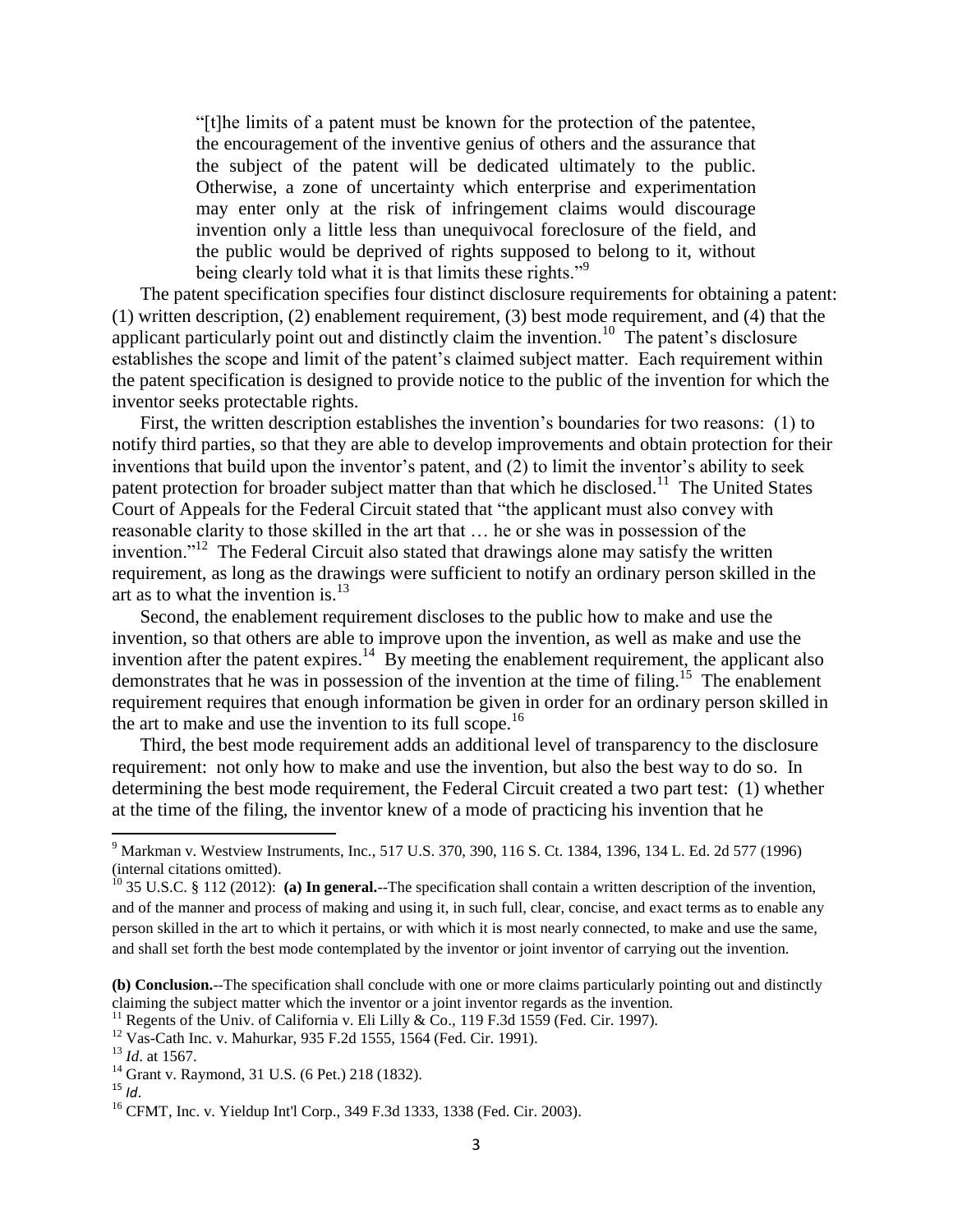considered to be better than any other, and (2) if the inventor disclosed that which he knew to be the best mode.<sup>17</sup> The Federal Circuit explained that the best mode does not have to be the actual best way to do something, assuming there is one, but rather only that which is "contemplated by the inventor."<sup>18</sup>

Fourth, the disclosure requirement for patents requires that the applicant must particularly point out and distinctly claim the invention. This requirement establishes the limits of the claim and prevents the inventor from seeking protection for inventions broader than he discloses. The Federal Circuit explained that "the primary purpose of the requirement is "to guard against unreasonable advantages to the patentee and disadvantages to others arising from uncertainty as to their [respective] rights."<sup>19</sup>

Therefore, the four distinct disclosure requirements (written description, enablement requirement, best mode, and particularly point out and distinctly claim) are the quid pro quo for an inventor to receive exclusive, protectable rights for his invention for twenty years. An inventor can receive the exclusive rights in his invention, but he must share the invention with the public, in order to promote the progress of the useful arts.

In 1974, the Supreme Court explained the disclosure requirement.<sup>20</sup> In *Kewanee Oil*, the plaintiffs sued defendants for misappropriation of trade secrets.<sup>21</sup> Defendants were former employees of one of the plaintiff's subsidiaries.<sup>22</sup> While working for the plaintiff's subsidiary, the defendants developed processes for the growth and encapsulation of synthetic crystals, eventually growing, for the first time, a 17-inch crystal for detecting ionizing radiation.<sup>23</sup> While at the subsidiary, defendants signed non-disclosure agreements for any confidential information or trade secrets acquired. Several defendants left the subsidiary to form Bicron Corporation, and others joined Bicron later as employees. Soon after Bicron was created, it successfully grew a 17-inch crystal of its own.<sup>24</sup> The Supreme Court granted certiorari to review whether state trade secret protection is pre-empted by federal patent law. In so doing, the Court analyzed the disclosure requirement for patent law. The Court stated that "the patent laws impose upon the inventor a requirement of disclosure."<sup>25</sup> The Court reasoned that disclosure was necessary "[t]o ensure adequate and full disclosure[,] so that upon the expiration of the 17-year period, the knowledge of the invention enures to the people, who are thus enabled without restriction to practice it and profit by its use."<sup>26</sup> The Court explained that the patent laws promote the "Progress of Science and the useful Arts by offering a right of exclusion for a limited period of time as an incentive to inventors to risk the often enormous costs in terms of time, research, and development.<sup>27</sup> The Court characterized the quid pro quo as the "reward for inventions,"<sup>28</sup> and in order for an inventor to attain the quid pro quo, the patent law requires disclosure of the invention.

 $\overline{\phantom{a}}$ 

<sup>&</sup>lt;sup>17</sup> Chemcast Corp. v. Arco Industries Corp. Inc., 913 F.2d 923, 927 (Fed. Cir. 1990).

<sup>18</sup> Glaxo Inc. v. Novopharm Ltd., 52 F.3d 1043, 1049 (Fed. Cir. 1995).

<sup>&</sup>lt;sup>19</sup> Athletic Alternatives, Inc. v. Prince Mfg., Inc., 73 F.3d 1573, 1581 (Fed. Cir. 1996) (quoting *General Electric Co. v.* Wabash Appliance Corp., 304 U.S. 364, 369 (1938).

<sup>20</sup> Kewanee Oil Co. v. Bicron Corp., 416 U.S. 470, 480-81 (1974).

<sup>21</sup> *Id.* at 470.

<sup>22</sup> *Id.* at 473.

<sup>23</sup> *Id.*

<sup>24</sup> *Id.*

<sup>25</sup> *Id.* at 480. <sup>26</sup> *Id.* at 481.

 $^{27}$  *Id.* 

<sup>28</sup> *Id.*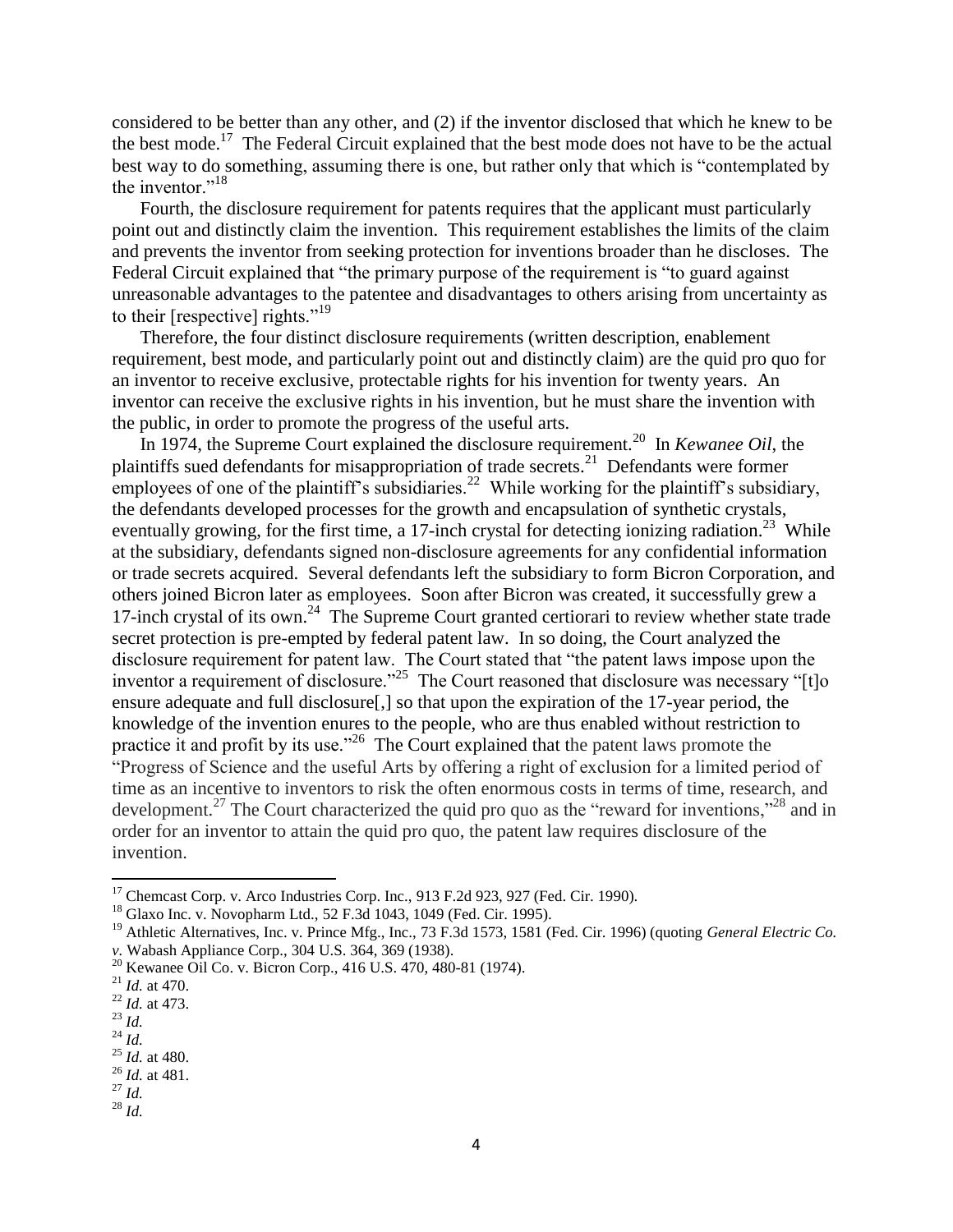The Supreme Court again explained the disclosure requirement in 1998.<sup>29</sup> In *Pfaff*, the plaintiff was asked by Texas Instruments to develop a socket device for mounting and removing semi-conductor chip carriers.<sup>30</sup> Plaintiff prepared detailed engineering drawings in order to make the socket, and reduced his invention to practice.<sup>31</sup> After the patent issued, plaintiff sued Wells Electronics for patent infringement.<sup>32</sup> The Court explained the disclosure requirement by stating that "the patent system represents a carefully crafted bargain that encourages both the creation and the public disclosure of new and useful advances in technology."<sup>33</sup> The Court reasoned that disclosure furthers the progress of science by granting to the inventor exclusive, protectable rights in his invention. The Court stated that "the exclusive right and liberty to make and use and vend to others to be used [in] their own inventions, … and as matter of compensation to the inventors for their labor, toil, and expense in making the inventions, and reducing the same to practice for the public benefit, as contemplated by the Constitution and sanctioned by the laws of Congress."<sup>34</sup>

The Federal Circuit also explained the disclosure requirement needed in order for an inventor to achieve exclusive rights in his patent.<sup>35</sup> In *Ariad Pharmaceuticals*, plaintiffs brought a patent infringement action. The Federal Circuit explained that a "separate requirement to describe one's invention is basic to patent law."<sup>36</sup> The Federal Circuit explained that the quid pro quo for exclusive, protectable rights in a patent is the written disclosure of the patent.<sup>37</sup> The Federal Circuit reasoned that written disclosure "allows the United States Patent and Trademark Office ("PTO") to examine applications effectively; courts to understand the invention, determine compliance with the statute, and to construe the claims; and the public to understand and improve upon the invention and to avoid the claimed boundaries of the patentee's exclusive rights."<sup>38</sup>

The Federal Circuit later explained that the disclosure requirement is needed in order for an inventor to receive the quid pro quo of exclusive rights in patent law.<sup>39</sup> In *Pozen*, the plaintiff developed a method for treating migraine headaches by combining two drugs into a single tablet.<sup>40</sup> Plaintiff acquired three patents for the new drug, Treximet.<sup>41</sup> Plaintiff sued defendants, generic pharmaceutical manufacturers, for marketing generic versions of Treximet prior to the expiration of Pozen's patents.<sup>42</sup> In reviewing Pozen's infringement claim, the Federal Circuit explained the written description requirement necessary to achieve the quid pro quo of exclusive rights in the patent. The Federal Circuit explained that in order to achieve exclusive rights, the inventor must fully disclose his invention, in order to promote the progress of science. $43$  The Federal Circuit explained that the written description is a requirement, so that the specification

l

<sup>33</sup> *Id.* at 63.

<sup>36</sup> *Id.* at 1345.

<sup>38</sup> *Id.*

<sup>40</sup> *Id.* at 1156.

 $29$  Pfaff v. Wells Electronics, Inc., 525 U.S. 55 (1998).

<sup>30</sup> *Id.* at 58.

 $^{31}$  *Id.* 

 $\frac{32}{1}$ *Id.* at 59.

<sup>34</sup> *Id.* at 64 (quoting Seymour v. Osborne, 11 Wall. 516, 533-534 (1870)).

<sup>&</sup>lt;sup>35</sup> Ariad Pharmaceuticals, Inc. v. Eli Lilly & Co., 598 F.3d 1336 (Fed. Cir. 2010).

 $\frac{37}{1}$ *Id.* 

<sup>39</sup> Pozen Inc. v. Par Pharm., Inc., 696 F.3d 1151 (Fed. Cir. 2012).

<sup>41</sup> *Id.* at 1157.

<sup>42</sup> *Id*.

<sup>43</sup> *Id.* at 1167.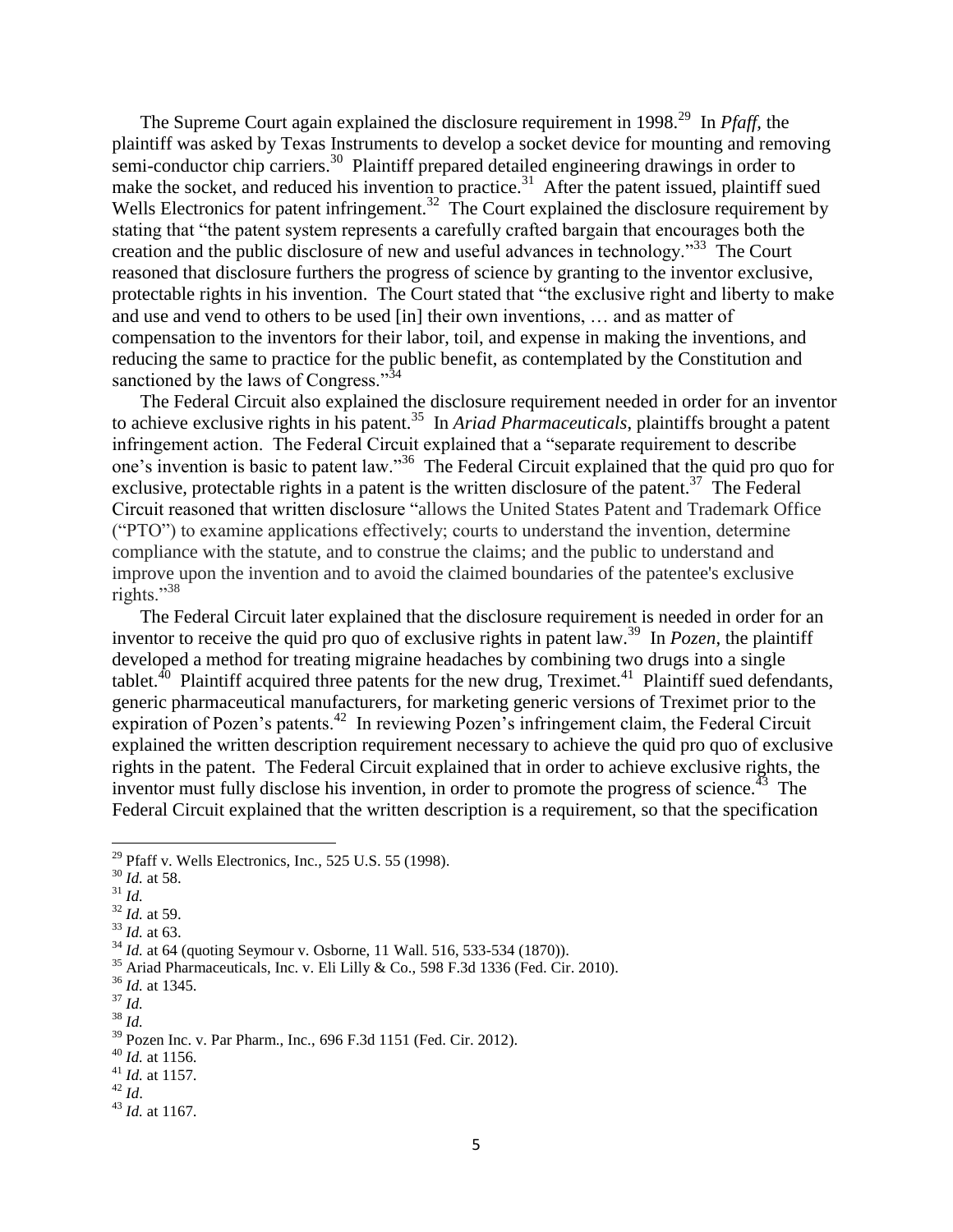adequately describes an invention, such that it reasonably conveys to a person of ordinary skill in the art that the inventor had possession of the claimed invention.<sup>44</sup> In return for the disclosure, the inventor will achieve the exclusive rights of the patent.

It is undisputed that there is a disclosure requirement in patent law. Courts have solidified that the specification requirements laid out in 35 U.S.C. § 112 are needed in order for an inventor to receive exclusive rights in his invention. By providing the written description, enablement requirement, best mode requirement, and particularly pointing out and distinctly claiming the invention, the inventor meets the disclosure requirement. The disclosure requirements in § 112 are the quid pro quo needed for the exclusive rights.

### **III. Case for Copyright Disclosure Requirements**

There is an overall misunderstanding that copyright law does not have a disclosure requirement. I argue that there is an underappreciated disclosure requirement in copyright law: Copyright registration. Scholarship is full of criticism contrary to the existence of a public disclosure requirement for copyrights. However, just as in patent law, the purpose of the disclosure requirement is to establish the metes and bounds of the protection requested by the creator for his copyrighted work. The protection granted will enable others to build upon the works, and after the protection expires, to use the work itself. Additionally, fixation in a tangible medium of expression does not meet the level of disclosure needed to receive exclusive rights in one's copyrightable work. Fixation merely makes something copyrightable. Therefore, I argue that in order for the author to receive exclusive rights in copyright, his quid pro quo for disclosure is to have his work registered in the Copyright Office.

The owner of copyrighted material has the following rights in his copyrighted work:

**(1)** to reproduce the copyrighted work in copies or phonorecords;

**(2)** to prepare derivative works based upon the copyrighted work;

**(3)** to distribute copies or phonorecords of the copyrighted work to the public by sale or other transfer of ownership, or by rental, lease, or lending;

**(4)** in the case of literary, musical, dramatic, and choreographic works, pantomimes, and motion pictures and other audiovisual works, to perform the copyrighted work publicly;

**(5)** in the case of literary, musical, dramatic, and choreographic works, pantomimes, and pictorial, graphic, or sculptural works, including the individual images of a motion picture or other audiovisual work, to display the copyrighted work publicly; and

**(6)** in the case of sound recordings, to perform the copyrighted work publicly by means of a digital audio transmission.  $45$ 

The duration of the rights is even more significant than for patent protection. The exclusive rights for a copyright owner extend for the life of the author, plus 70 years.<sup>46</sup>

In order for an author to have a copyright in his work, the only requirements are fixation in a tangible medium of expression.<sup>47</sup> Once an author has fixed his expression of an idea onto a tangible medium of expression, even for a transitory time, his work is copyrightable. However,

 $\overline{\phantom{a}}$ <sup>44</sup> *Id.*

 $45$  17 U.S.C. § 106 (2002).

<sup>46</sup> 17 U.S.C. § 302 (1998).

 $47$  17 U.S.C. § 102(a) (1990).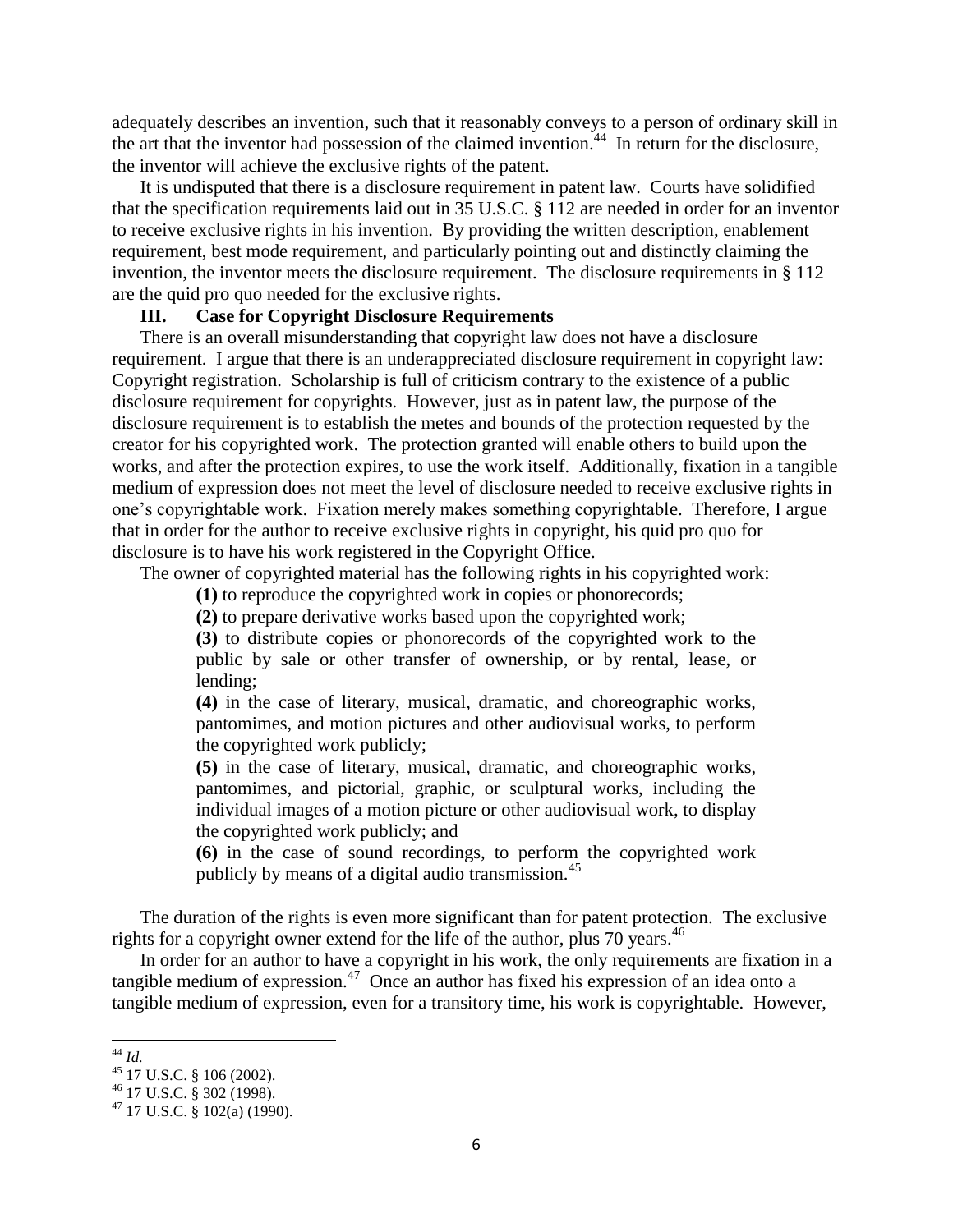if an author wants to enforce his rights in his copyrighted work as to against all others (his quid pro quo), his work must be registered. Therefore, an author may technically have a copyright once the expression is fixed in a tangible medium of expression; however, he has no enforceable rights in the copyright until the copyright has been registered. Hence, the quid pro quo for exclusive rights in his copyrighted work is disclosure, and the disclosure requirement of copyrighted works is the registration of the copyright.

The scholarship is ripe with examples rebuking the notion that copyright law contains no disclosure requirement. Professor John Cady stated that "unlike patent law, copyright law does not have a disclosure requirement."<sup>48</sup> Professor Richard Zerbe explained that "[copyright rights] are granted without a disclosure requirement because copyright protection attaches once the work is fixed in a tangible medium of expression."<sup>49</sup> He also explained that "this missing disclosure requirement is an aberration of the copyright law."<sup>50</sup> Professor Sharon Sandeen added that "the Copyright Act does not require authors to publicly disclose their works."<sup>51</sup> David Leuttgen explained that "copyright law does not need disclosure requirements because of the very fact that the subject matter of copyright is communicative."<sup>52</sup> Stephen Davidson added that "unlike the patent laws, the objective of the copyright laws is not disclosure, but rather the reduction of ideas to original forms of expression."<sup>53</sup> Further, Brett Frischmann and Dan Moylan added that there is an "absence of an explicit disclosure requirement in copyright law."<sup>54</sup>

This belief is not quite correct. If the owner of a copyrighted work wants protection for his copyrighted works, he must publicly disclose that for which he wants protection. This requirement is no different than the requirement for patent protection. In order for an inventor to receive rights in his patent, he must disclose the limits and scope of the invention.<sup>55</sup> This would be analogous to an inventor who did not disclose his patent, according to the requirements of the patent law, attempting to later claim patent rights on another's invention after that other's work has been created. The inventor attempting to enforce rights would be barred from claiming he had patent protection, since he did not meet the disclosure requirements of 35 U.S.C. § 112. The same bar applies for copyrighted works. The owner of a copyrighted work must have made public disclosure of the subject matter for which he wants protection. That public disclosure is given through the registration requirement for copyrights.

Congress has made it clear that there is a public disclosure requirement for copyrighted work. The Copyright Act states that "no civil action for infringement of the copyright in any United States work shall be instituted until preregistration or registration of the copyright claim has been made in accordance with this title."<sup>56</sup> This requirement bars anyone who has not met the public

l

<sup>48</sup> John Cady, *Copyrighting Computer Programs: Distinguishing Expression from Ideas*, 22 Temp. Envtl. L. & Tech. J. 15, 35 (2003).

<sup>49</sup> Lawrence D. Graham & Richard O. Zerbe, Jr., *Economically Efficient Treatment of Computer Software: Reverse Engineering, Protection, and Disclosure*, 22 Rutgers Computer & Tech. L.J. 61, 108 (1996).

<sup>50</sup> *Id*. at 124.

<sup>51</sup> Sharon K. Sandeen, *Kewanee Revisited: Returning to First Principles of Intellectual Property Law to Determine the Issue of Federal Preemption*, 12 Marq. Intell. Prop. L. Rev. 299, 347 (2008).

<sup>52</sup> David G. Luettgen, *Functional Usefulness vs. Communicative Usefulness: Thin Copyright Protection for the Nonliteral Elements of Computer Programs*, 4 Tex. Intell. Prop. L.J. 233, 271 (1996).

<sup>53</sup> Stephen J. Davidson, *Reverse Engineering and the Development of Compatible and Competitive Products Under United States Law*, 5 COMPUTER & HIGH TECH. L.J. 401, 419 (1989).

<sup>54</sup> Brett Frischmann & Dan Moylan, *The Evolving Common Law Doctrine of Copyright Misuse: A Unified Theory and Its Application to Software*, 15 Berkeley Tech. L.J. 865, 877 (2000).

<sup>55</sup> 35 U.S.C. § 112 (2012).

<sup>56</sup> 17 U.S.C. § 411 (2008).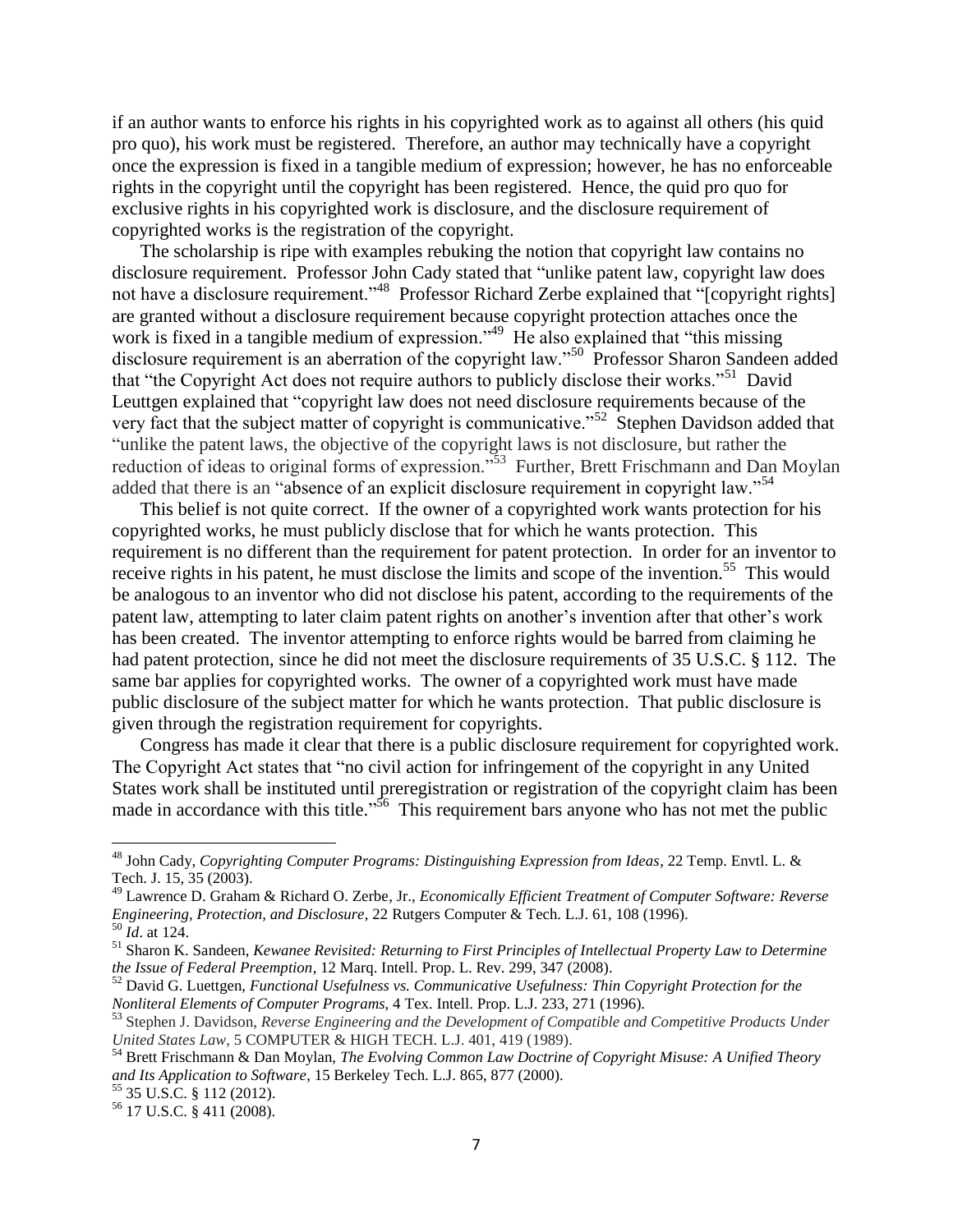disclosure requirement from bringing an action against another for rights in the copyright, further strengthening the quid pro quo of exclusive rights with disclosure.

Court after court has solidified the registration requirement. The Supreme Court has held that a precondition to enforcing an owner's rights in copyright (by filing a copyright infringement claim) is the Copyright Act's registration requirement.<sup>57</sup> Circuit courts have followed this precedent, with the First, Seventh, Ninth, and Eleventh Circuits further reinforcing the registration requirement.<sup>58</sup>

Therefore, it is undisputable that there is a disclosure requirement in copyright law in order for a copyright owner to attain the quid pro quo of exclusive rights in his copyrighted work: Copyright registration. Just as in patent law, an author can receive exclusive rights in his copyrighted work, but he must first share the work with the public, in order to promote the progress of science.

In order for an author to have his work registered, he must have fixed his expression in a tangible medium for longer than a transitory duration. Hence, while his work may be copyrightable once it is fixed in a tangible medium, the author does not attain exclusive, protectable rights in his copyright until the copyrighted work is registered.

The Supreme Court has set forth the pre-condition of registration, prior to an author obtaining protectable copyright rights.<sup>59</sup> In *Reed Elsevier*, the plaintiffs were freelance authors who sued defendant publishers for infringement because the publishers had electronically printed their works without prior permission.<sup>60</sup> While some of the works were registered, there were works that were not registered.<sup>61</sup> The Court explained that Congress is given power ""[t]o promote the Progress of Science and useful Arts, by securing for limited Times to Authors ... the exclusive Right to ... their ... Writings." Art. I,  $\S$  8, cl. 8."<sup>62</sup> The Court cited Section 411(a) of the Copyright Act by stating that "no civil action for infringement of the copyright in any United States work shall be instituted until preregistration or registration of the copyright claim has been made in accordance with this title." $63$  The Court went on to hold that Section 411(a) imposes a precondition to filing a claim.<sup>64</sup>

The Seventh Circuit also weighed in on the fact that registration is required prior to an author attaining rights in a copyrightable work.<sup>65</sup> In *Johnson*, plaintiff was a singer-songwriter who sued defendants that used a portion of his song in their own song.<sup>66</sup> Plaintiff, however, never

 $\overline{\phantom{a}}$ 

 $57$  Reed Elsevier, Inc. v. Muchnick, 130 S. Ct. 1237 (2010).

<sup>58</sup> *See* Airframe Sys., Inc. v. L-3 Communications Corp., 658 F.3d 100, 105 (1st Cir. 2011) ("proof of registration of the allegedly infringed work remains an element[ ] of a cause of action for copyright infringement" (internal citations omitted)); Johnson v. Cypress Hill, 641 F.3d 867, 873 (7th Cir. 2011) ("the copyright registration requirement of 17 U.S.C. § 411(a) is a precondition to filing a claim"); Cosmetic Ideas, Inc. v. IAC/Interactivecorp., 606 F.3d 612, 615 (9th Cir. 2010) *cert. denied* 131 S. Ct. 686 (U.S. 2010) ("[s]ection 411(a)'s registration requirement is a pre-condition to filing a claim"); and Kernel Records Oy v. Mosley, 694 F.3d 1294 (11th Cir. 2012) ("although registration is not a condition of copyright protection, registration or a refusal of registration of a United States work is a prerequisite for bringing an action for copyright infringement. 17 U.S.C.A. § 408(a).").

<sup>59</sup> *Id.* at 1247.

<sup>60</sup> *Id.* at 1242.

<sup>61</sup> *Id.*

<sup>62</sup> *Id. at 1241.*

<sup>63</sup> *Id. at 1245.* <sup>64</sup> *Id.* at 1247.

<sup>65</sup> Johnson v. Cypress Hill, 641 F.3d 867 (7th Cir. 2011).

<sup>66</sup> *Id.* at 869.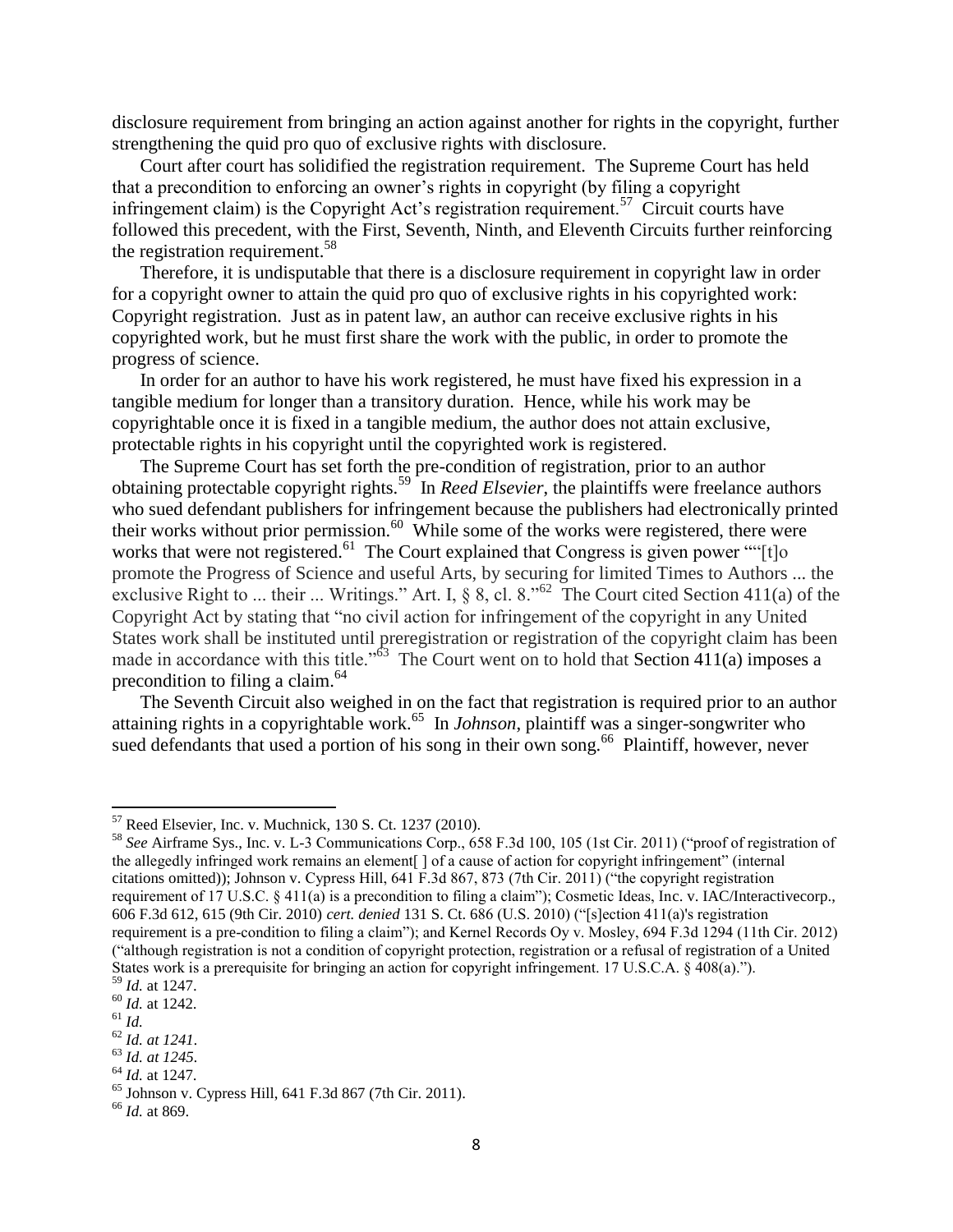registered the copyright of his song.<sup>67</sup> The Seventh Circuit explained that in order for a song to be entitled to copyright protection, the copyright must be registered.<sup>68</sup> The Seventh Circuit explained that a necessary precondition to filing a copyright infringement claim is that the copyright be registered in accordance with 17 U.S.C.  $\S$  411(a).<sup>69</sup>

The Eleventh Circuit also reviewed the requirement of copyright registration in order for a copyright owner to have rights in the copyrighted work.<sup>70</sup> In *Oravec,* the copyright owner sued architects and several developers for copyright infringement.<sup>71</sup> The Eleventh Circuit explained that the goal of copyright protection is to encourage creation of original works, while promoting the free flow of ideas and information.<sup>72</sup> Further, the Eleventh Circuit held that registration is a prerequisite for an infringement action.<sup>73</sup>

Protection is provided for authors, in order to promote the Constitutional goal of the progress of science. Therefore, in order for one to attain protectable, enforceable rights in his copyrightable work, there is a quid pro quo requirement that his work must be registered. Registration discloses to the world that the specific work that is requested to be protected under copyright law. Hence, just as in patent law, there is a disclosure requirement for copyright, even though scholars disagree.

Therefore, I argue that copyright registration is an underappreciated disclosure requirement in copyright law. Although scholarship decries the existence of a public disclosure requirement for copyrights, the courts' holdings state otherwise. If a copyright owner wants to receive exclusive rights in his work, he must dictate the metes and bounds of his work, so that others may build upon the work and use the work itself after the protection expires. Further, fixation in a tangible medium of expression does not meet the level of disclosure needed to receive exclusive rights in one's copyrightable work. Thus, in order for the owner of a copyrightable work to receive exclusive rights in copyright, his quid pro quo for disclosure is to have his work registered in the Copyright Office.

### **IV. Case for Trademark Disclosure Requirements**

Similarly to copyright law, there is lack of appreciation that trademark law has a disclosure requirement. I argue that the quid pro quo disclosure requirement needed to receive exclusive rights in a trademark is actual use in interstate commerce. Protection of trademark rights derives from the Commerce Clause of the Constitution. The scholarly belief is that trademark law contains no disclosure requirement. Once again, just as in copyright and patent law, the purpose of the disclosure requirement is to establish the metes and bounds of the protection requested by the creator for his mark. The disclosure of the mark to the public occurs when the mark is used in interstate commerce. The requirement that an applicant have a duty of candor to the Patent and Trademark Office does not meet the disclosure requirement of actual use. Additionally, although trademarks are able to be registered, registration does not meet the required level of public disclosure needed to receive protectable, exclusive rights. Thus, in trademark law, the quid pro quo for exclusive, protectable rights in trademark is the actual use of the mark in interstate commerce.

 $\overline{\phantom{a}}$ <sup>67</sup> *Id.* at 870.

<sup>68</sup> *Id*. at 873.

<sup>69</sup> *Id.*

 $70$  Oravec v. Sunny Isles Luxury Ventures, L.C., 527 F.3d 1218 (11th Cir. 2008).

<sup>71</sup> *Id.* at 1220.

 $72$  *Id.* at 1225.

<sup>73</sup> *Id.* at 1229.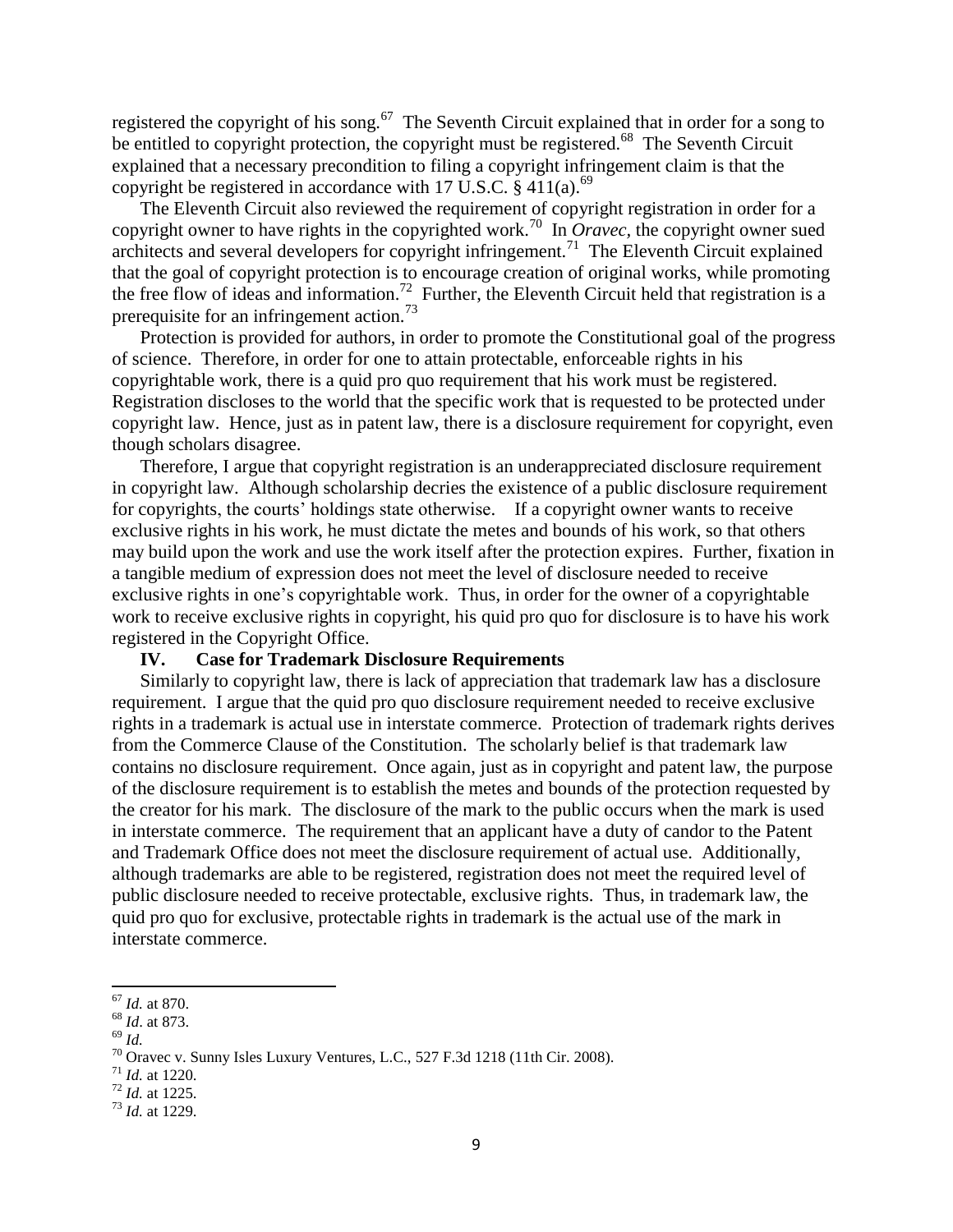Trademark protection is given through the Congress' power to regulate Commerce among the several States. 74 The Lanham Act gives owners of trademarks exclusive, protectable rights for protection against the unauthorized use of their trademarks. The pertinent text reads

**(1)** Any person who shall, without the consent of the registrant--

**(a)** use in commerce any reproduction, counterfeit, copy, or colorable imitation of a registered mark in connection with the sale, offering for sale, distribution, or advertising of any goods or services on or in connection with which such use is likely to cause confusion, or to cause mistake, or to deceive; or

**(b)** reproduce, counterfeit, copy, or colorably imitate a registered mark and apply such reproduction, counterfeit, copy, or colorable imitation to labels, signs, prints, packages, wrappers, receptacles or advertisements intended to be used in commerce upon or in connection with the sale, offering for sale, distribution, or advertising of goods or services on or in connection with which such use is likely to cause confusion, or to cause mistake, or to deceive,

shall be liable in a civil action by the registrant for the remedies hereinafter provided. Under subsection (b) hereof, the registrant shall not be entitled to recover profits or damages unless the acts have been committed with knowledge that such imitation is intended to be used to cause confusion, or to cause mistake, or to deceive.

15 U.S.C. § 1114.

The jurisdictional hook of interstate commerce was incorporated in the language of the Lanham Act. Congress explained that "[t]he word "commerce" means all commerce which may lawfully be regulated by Congress."<sup>75</sup> Therefore, the ability for a trademark owner to attain exclusive rights in his mark derives from Art. I, Sec. 8, cl. 3 of the Constitution.

The duration of the rights in trademarks is potentially the longest of any intellectual property subject matter. The exclusive rights for a trademark owner could possibly extend to perpetuity.<sup>7</sup> In order to attain these rights, the quid pro quo of disclosure is required. For trademark law, the disclosure requirement is actual use in interstate commerce.

As in copyright law, the scholarly belief is that there is no disclosure requirement for trademarks. There is a large amount of scholarly criticism that trademark law does not have a disclosure requirement. In stating that there was no disclosure requirement for trademarks, Vincent Palladino argued for a disclosure requirement for trademarks.<sup>77</sup> Michael Weicher also

<sup>74</sup> U.S. Const. art. I, § 8, cl. 3.

<sup>75</sup> 15 U.S.C. § 1127 (2006).

<sup>76</sup> Subject to maintaining the continuous validity of the mark. *See e.g.* Lanham Trademark Act § 45, 15 U.S.C. § 1127 (abandonment, owner's lack of reasonable control of its mark); *See also* [Five Platters, Inc. v. Purdie](https://a.next.westlaw.com/Link/Document/FullText?findType=Y&serNum=1976127173&pubNum=345&originationContext=document&transitionType=DocumentItem&contextData=(sc.Search))*,* 419 [F.Supp 372 \(D.Md. 1976\)](https://a.next.westlaw.com/Link/Document/FullText?findType=Y&serNum=1976127173&pubNum=345&originationContext=document&transitionType=DocumentItem&contextData=(sc.Search)) and [Abercrombie & Fitch Co. v. Hunting World, Inc.,](https://a.next.westlaw.com/Link/Document/FullText?findType=Y&serNum=1976123607&pubNum=350&originationContext=document&transitionType=DocumentItem&contextData=(sc.Search)) 537 F.2d 4 (2d Cir. 1976) (genericism, misrepresentation of mark); *See also* Green River Bottling Co. v. Green River Corp., 997 F.2d 359 (7<sup>th</sup>) Cir. 1993) (naked license); *See also* Sweetheart Plastics, Inc. v. Detroit Forming, Inc., 743 F.2d 1039 (4<sup>th</sup> Cir. 1984) (laches); *See Also* Quaker State Oil Refining Corp. v. Kooltone, Inc. 217 USPQ 11 (2d Cir. 1981) (acquiescence of use).

<sup>77</sup> Vincent N. Palladino, *[Gray Market Goods: The United States Trademark Owners' View](https://a.next.westlaw.com/Link/Document/FullText?findType=Y&serNum=0101851017&pubNum=1532&originationContext=document&transitionType=DocumentItem&contextData=(sc.UserEnteredCitation)#co_pp_sp_1532_175)*, 79 TRADEMARK REP. [158, 199 \(1989\)](https://a.next.westlaw.com/Link/Document/FullText?findType=Y&serNum=0101851017&pubNum=1532&originationContext=document&transitionType=DocumentItem&contextData=(sc.UserEnteredCitation)#co_pp_sp_1532_175) (arguing for an explicit requirement that sellers explicitly disclose their mark in order to inform consumers of the source of their goods).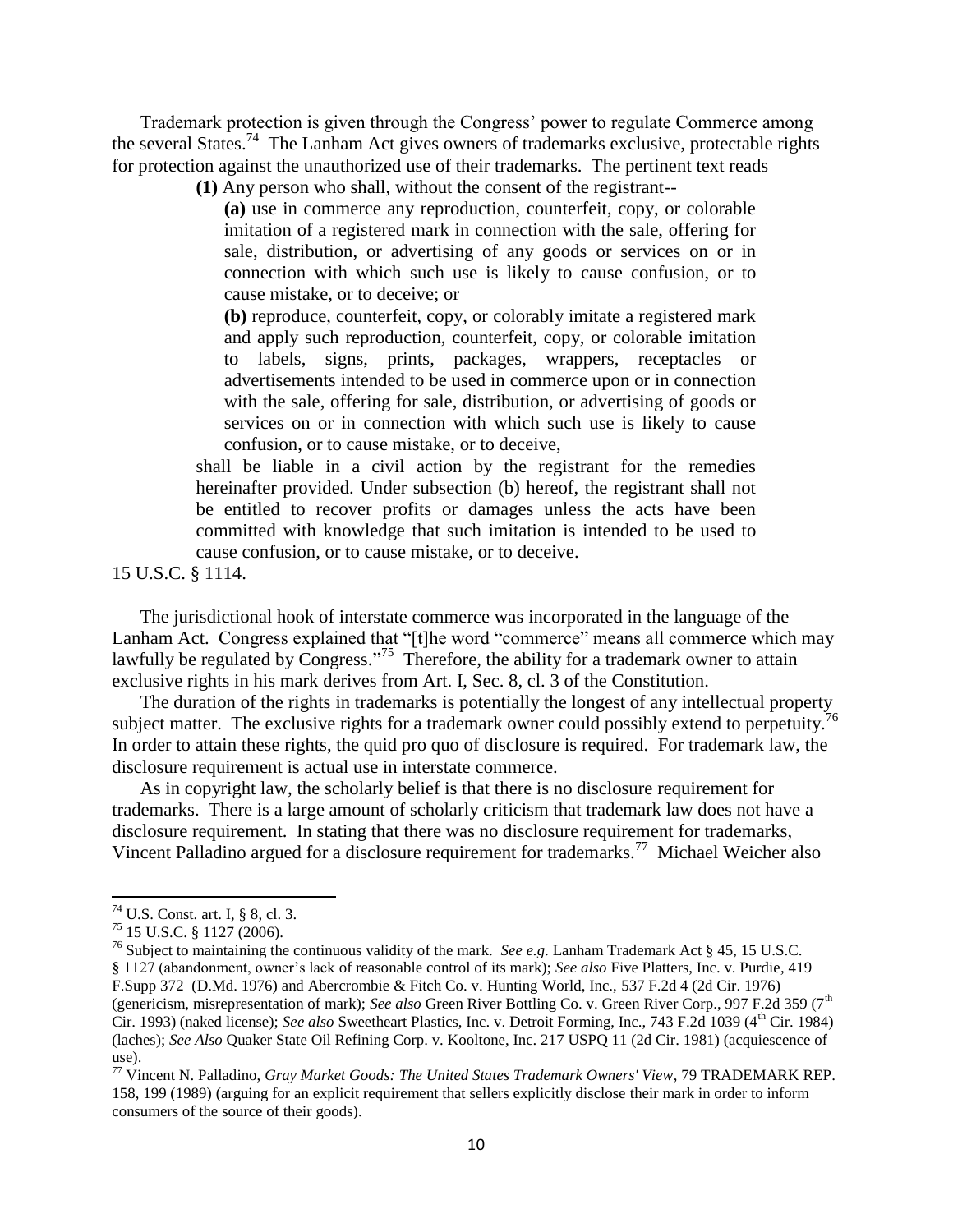suggested for a disclosure requirement for trademarks.<sup>78</sup> In hearings before Senate, it was suggested that a disclosure requirement be added to the Lanham Act.<sup>79</sup> Also, Brian Peterman proposed a disclosure requirement for trademark protection.<sup>80</sup> Palladino, Weicher, and Peterman argue that trademarks should be disclosed to the public, so that consumers are able to identify the source of the goods and services. They argue that this disclosure will lead consumers to not be confused in the marketplace. However, actual use in interstate commerce already serves the purpose of identifying the source of goods and services.

Some may argue that the requirement in the Patent and Trademark Office (PTO) that applicants have complete candor constitutes a disclosure requirement. The case usually cited as establishing a duty of candor in the PTO is *T.A.D. Avanti, Inc. v. Phone-Mate, Inc*., 199 U.S.P.Q. 648 (C.D. Cal. 1978). In *T.A.D. Avanti*, the court explained that the plaintiff's president could not have vouched for the mark in his registration, and therefore, the court invalidated the registration. The court explained the following:

> "[a]n applicant for registration of a trademark is required to exercise uncompromising candor in his communications with the United States Patent and Trademark Office, lest any registration he obtains will be invalid and/or unenforceable. He must not only refrain from making false representations to the United States Patent and Trademark Office, but must make full disclosure of all facts to his knowledge which might bear in any way on the Office's decision to grant the registration sought."

### *Id*. at 655.

l

The court made clear that the duty of candor only refers to knowledge which might bear on the PTO's registration decision. The duty of candor, though, does not create an affirmative disclosure requirement for content of the trademark sought.

The duty to candor to the PTO, therefore, would not rise to the level of disclosure necessary to constitute public disclosure. Professor Susan Richey explained the fallacy that the duty of candor could rise to the level of a disclosure requirement.<sup>81</sup> Professor Richey explained that the applicant's duty of candor does not equate to an affirmative duty to disclose facts material to registration proceedings before the United States Patent and Trademark Office.<sup>82</sup> Professor Richey further explained that the Lanham Act is silent on the issue of disclosure.<sup>83</sup> She concluded that "the obligation not to lie is different than an affirmative obligation to produce

<sup>&</sup>lt;sup>78</sup> Michael B. Weicher, K Mart Corp. v. Cartier, Inc.: A Black Decision for the Gray Market, 388 AM.U.L.REV. 463 (1989) (stating that a disclosure requirement could be added to existing federal law in order to protect the consumer and trademark owner).

 $79$  Legislation to Amend the Lanham Trademark Act Regarding Gray Market Goods: Hearings on S.626 Before the Subcomm. on Patents, Copyrights and Trademarks of the Senate Committee on the Judiciary, 101st Cong., 2d Sess. 111-12 (1990) (oral and written statement of Hon. Warren Rudman, a U.S. Senator from the State of New Hampshire).

<sup>80</sup> Brain W. Peterman, *The Gray Market Solution: An Allocation of Economic Rights*, 28 Tex. Int'l L.J. 159 (1993) (arguing for a Lanham Act equivalent to statutes in California and New York).

<sup>81</sup> Susan M. Richey, *The Second Kind of Sin: Making the Case for A Duty to Disclose Facts Related to Genericism and Functionality in the Trademark Office*, 67 Wash. & Lee L. Rev. 137 (2010).

<sup>&</sup>lt;sup>82</sup> *Id.* at 139. (noting that any duty to disclose would need to arise out of Section 1(a) of the Lanham Act, in particular, and that provision only requires that the applicant refrain from making knowingly false or misleading statements in the verified declaration accompanying the application). <sup>83</sup> *Id.*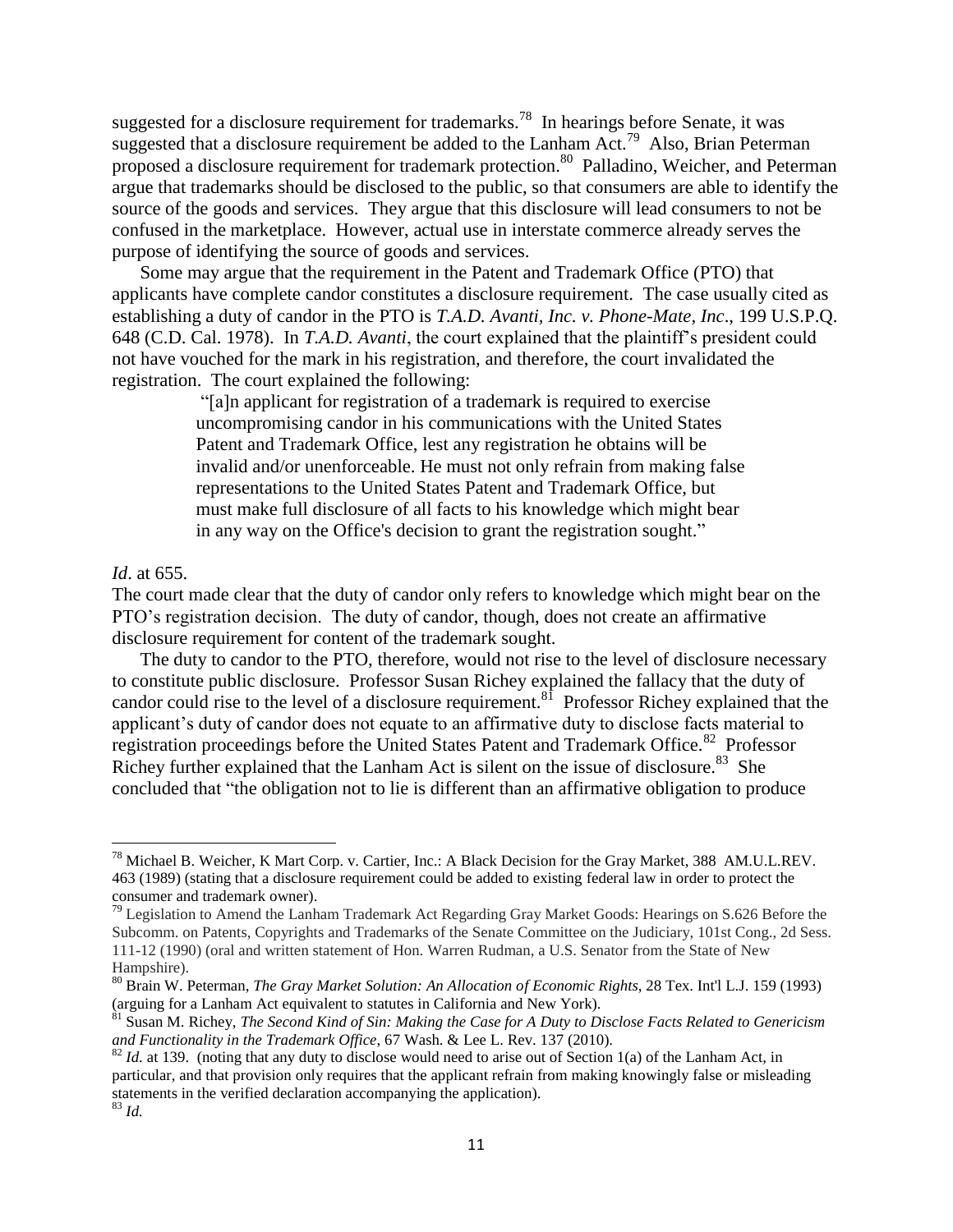relevant information."<sup>84</sup> Additionally, Professor Richey provided numerous examples where case law explained that the duty of candor is not equivalent to public disclosure of the trademark.<sup>8</sup>

Another argument that may be made is that trademark registration could meet the public disclosure requirement. Like copyrights, trademarks are able to be registered.<sup>86</sup> However, trademark registration is not a public disclosure requirement; rather, registration merely provides the presumption of validity of a trademark.<sup>87</sup> The Fifth Circuit explained this concept.<sup>88</sup> In *Amazing Spaces*, the plaintiff brought an action for trade dress infringement for defendant's use of the mark.<sup>89</sup> The Fifth Circuit explained that "proof of the registration of a mark with the PTO constitutes prima facie evidence that the mark is valid and that the registrant has the exclusive right to use the registered mark in commerce with respect to the specified goods or services."<sup>90</sup> The Ninth Circuit expanded on the presumption.<sup>91</sup> In *Zobmondo*, the Ninth Circuit explained that the presumption of validity is a "strong one."<sup>92</sup>

Besides there existing a strong presumption of validity, trademark registration also provides benefits for registration. The Court of Customs and Patent Appeals explained the benefits of registration.<sup>93</sup> In *In re McGinley*, the Court of Customs and Patent Appeals stated that the benefits of registration:

> "include public notice of the mark in an official government publication and in official records which are distributed throughout the world, maintenance of permanent public records concerning the mark,

 $\overline{a}$ <sup>84</sup> *Id.* at 208.

<sup>&</sup>lt;sup>85</sup> *Id.* (citing Aromatique, Inc. v. Gold Seal, Inc., 28 F.3d 863, 877 (8th Cir. 1994) (noting that an applicant for a trademark owes a duty of candor to the United States Patent and Trademark Office); Orient Express Trading Co. v. Federated Dep't Stores, Inc., 842 F.2d 650, 653 (2d Cir. 1988) ("[A]ppellants' statements to the PTO had not reflected the 'uncompromising candor' that is required of applicants before that agency. The allegedly fraudulent statements may not be the product of mere error or inadvertence, but must indicate a 'deliberate attempt to mislead the [PTO]."); Daesang Corp. v. Rhee Bros., 77 U.S.P.Q.2d 1753, 1760 (D. Md. 2005) ("It is well established that an applicant for a registration of a trademark has a duty of candor in his communications with the PTO."); Deflecta-Shield Corp. v. Kar-Rite Corp., 229 U.S.P.Q. 743, 747 (N.D. Ill. 1986) (noting that an applicant has a "duty to disclose the fact that a term is generic, and failure to do so will result in a denial of all relief for trademark infringement to the plaintiff"); T.A.D. Avanti, Inc. v. Phone-Mate, Inc., 199 U.S.P.Q. 648, 655-56 (C.D. Cal. 1978) (noting an applicant is required to exercise "uncompromising candor" in his communications with the PTO); Citibank N.A. v. Citibanc Group, Inc., 215 U.S.P.Q. 884, 903 (N.D. Ala. 1982) ("'[F]alse' and 'fraudulent' as used in 15 U.S.C. § 1120 are not synonymous, and that damages are recoverable thereunder where the registration is procured either by a declaration which was incorrect or by a declaration which was a willful attempt to mislead and injury has resulted as a consequence thereof."), aff'd, 724 F.2d 1540 (11th Cir. 1984); Contra Citibank, 215 U.S.P.Q. at 899 (declining to endorse a broad affirmative duty of disclosure and noting that the only support for the quoted language from T.A.D. Avanti is Section 38 of the Lanham Act).

<sup>86</sup> 15 U.S.C. § 1051 (2002) (Principal Register), 15 U.S.C. § 1091 (2002) (Supplemental Register).

<sup>87</sup> Contour Chair-Lounge Co. v. Englander Co., 324 F.2d 186, 187-88 (C.C.P.A. 1963) (quoting Act of 1946 (15 U.S.C. § 1057(b)) which reads: "A certificate of registration of a mark upon the principal register provided by this Act shall be prima facie evidence of the validity of the registration, registrant's ownership of the mark, and of registrant's exclusive right to use the mark in commerce in connection with the goods or services specified in the certificate, subject to any conditions and limitations stated therein.").

<sup>88</sup> Amazing Spaces, Inc. v. Metro Mini Storage, 608 F.3d 225 (5th Cir. 2010).

<sup>89</sup> *Id.*

<sup>90</sup> *Id.* at 237.

<sup>91</sup> Zobmondo Entm't, LLC v. Falls Media, LLC, 602 F.3d 1108 (9th Cir. 2010).

<sup>92</sup> *Id.* at 1115.

<sup>93</sup> In re Robert L. McGinley, 660 F.2d 481 (CCPA 1981).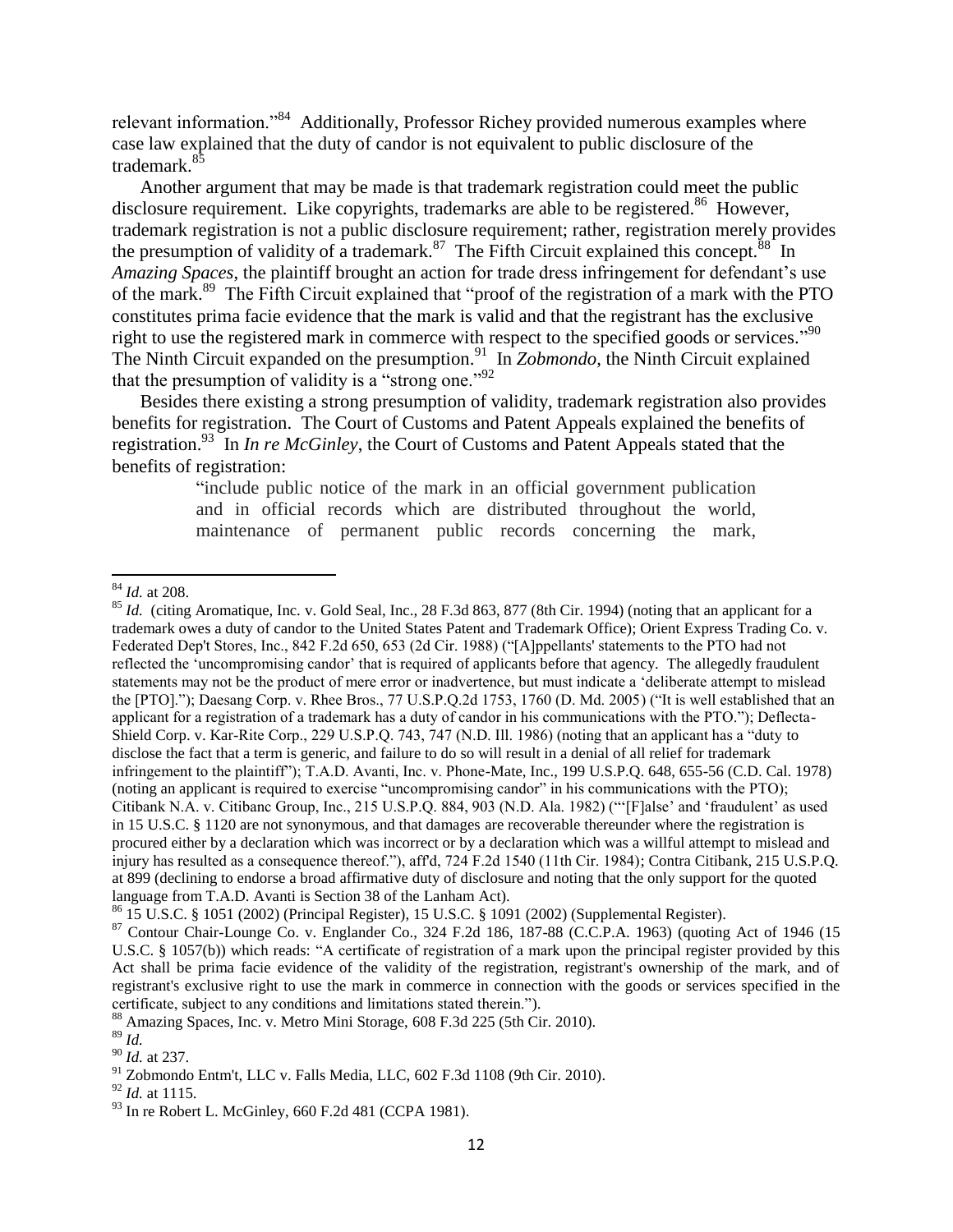availability of Customs Service for blocking importation of infringing goods, access to federal courts where there is a presumption of validity of the registration ..., notices to the registrant concerning maintenance of the registration, and, to some extent, direct government protection of the mark in that the PTO searches its records and refuses registration to others of conflicting marks. Apart from nominal fees, these costs are underwritten by public funds."

#### *In re Robert L. McGinley,* [660 F.2d 481, 486 \(CCPA 1981\).](https://a.next.westlaw.com/Link/Document/FullText?findType=Y&serNum=1981141558&pubNum=350&originationContext=document&transitionType=DocumentItem&contextData=(sc.Search)#co_pp_sp_350_486)

The Fourth Circuit also explained some of the benefits conferred by trademark registration. The Fourth Circuit explained that "registration confers certain benefits on the owner, such as serving as prima facie evidence of the mark's validity and entitling the owner of the mark to proceed on an in rem basis under the Anticybersquatting Consumer Protection Act (ACPA)."<sup>94</sup> In light of the presumption of validity and the benefits that registration provides, registration is encouraged as one of the purposes of the Lanham Act.<sup>95</sup>

Although trademark registration provides a rebuttable presumption of validity, as well as numerous benefits, registration does not satisfy the disclosure that trademark protection requires. In order to attain the quid pro quo of exclusive, protectable rights in a trademark, the trademark owner must publicly disclose the trademark by actual use in commerce. The Fourth Circuit elaborated on this principle.<sup>96</sup> The Fourth Circuit explained that "it is the use of a mark, not its registration, that confers trademark protection."<sup>97</sup>

Therefore, it follows that there is a disclosure requirement as a quid pro quo in exchange for exclusive rights for trademark protection: actual use the mark in interstate commerce. The level of usage must meet a statutory level: "the bona fide use of a mark in the ordinary course of trade, and not made merely to reserve a right in a mark."<sup>98</sup> Congress explained its reasoning in the Lanham Act:

> The intent of this chapter is to regulate commerce within the control of Congress by making actionable the deceptive and misleading use of marks in such commerce; to protect registered marks used in such commerce from interference by State, or territorial legislation; to protect persons engaged in such commerce against unfair competition; to prevent fraud and deception in such commerce by the use of reproductions, copies, counterfeits, or colorable imitations of registered marks; and to provide rights and remedies stipulated by treaties and conventions respecting trademarks, trade names, and unfair competition entered into between the United States and foreign nations.

<sup>94</sup> *Id.*

<sup>95</sup> *See* Aluminum Fabricating Co. of Pittsburgh v. Season-All Window Corp., 259 F.2d 314, 316 (2d Cir. 1958) (stating that "one of the purposes of the Lanham Act was to encourage registration of trademarks and other marks."). *See also* In re Int'l Flavors & Fragrances, Inc., 183 F.3d 1361, 1367 (Fed. Cir. 1999) (stating that "one of the policies sought to be implemented by the Act was to encourage the presence on the register of trademarks of as many as possible of the marks in actual use so that they are available for search purposes."). *See also Id*. at 1367 (stating that these additional protections are granted by the Lanham Act to encourage trademark owners to register their marks with the PTO.").

<sup>&</sup>lt;sup>96</sup> Harrods Ltd. v. Sixty Internet Domain Names, 302 F.3d 214 (4th Cir. 2002).

 $97 \overline{Id}$ 

<sup>98</sup> 15 U.S.C. § 1127 (2006).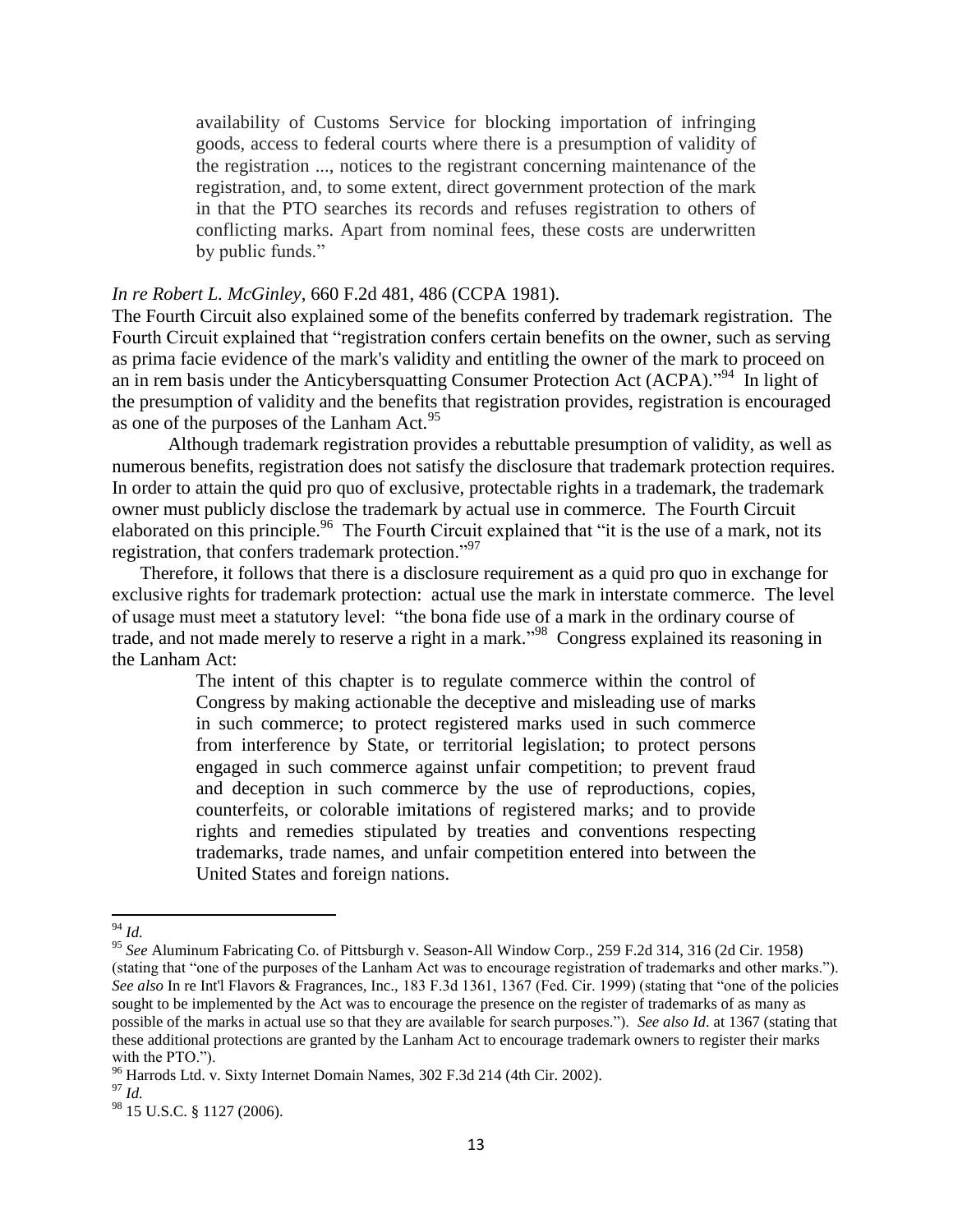#### 15 U.S.C. § 1127.

The Second Circuit explained that protection for rights in trademark emanate from the mark's actual use in commerce.<sup>99</sup> In *United We Stand*, plaintiff brought a trademark infringement action against defendants for its mark.<sup>100</sup> The Second Circuit explained that "use in commerce" denotes Congress' authority under the Commerce Clause, U.S. Const., Art. I, § 1, cl. 3, to regulate the use of trademarks.<sup>101</sup> The Second Circuit explained that in order for a trademark owner to obtain protectable, enforceable rights in his mark, the quid pro quo for protection required that the mark must be used in commerce.<sup>102</sup> In requiring an actual use in commerce, a trademark owner must publicly disclose to the public his trademark if he wishes to receive protection for the mark.

The Ninth Circuit also explained that use in commerce is a prerequisite to obtaining protectable rights in the mark.<sup>103</sup> In *Levi Strauss*, plaintiff brought a trademark infringement action against defendant for its stitching design.<sup>104</sup> The Ninth Circuit explained that "[t]he owner of a famous mark shall be entitled ... to an injunction against another person's commercial use in commerce of a mark or trade name, 15 U.S.C. § 1125(c) (2005).<sup>105</sup> The Ninth Circuit explained that a trademark owner obtains protectable rights in his mark through actual use in commerce.<sup>106</sup> The owner's ability to attain protectable rights apply only after the mark has been used in commerce, or publicly disclosed.

Another Ninth Circuit case describes the use in commerce requirement for obtaining the quid pro quo of protectable rights under trademark law.<sup>107</sup> In *Karl Storz Endoscopy*, the manufacturer of rigid endoscopes brought a trademark infringement suit against a repair company.<sup>108</sup> In evaluating the plaintiff's right in his trademark, the Ninth Circuit stated that in order for a mark to be protectable, it must have been used in interstate commerce.<sup>109</sup> The Ninth Circuit even went on to describe what constitutes "use in commerce."<sup>110</sup> The Ninth Cicuit stated that "a mark is used in commerce when (1) the mark has been placed on the goods or their containers, labels or the documents associated with the goods or their sale, and (2) the goods are 'sold or transported in commerce.' 15 U.S.C.  $\S 1127$ ."<sup> $11$ </sup> The reason that a mark must be used in commerce in order to attain protectable rights is that the mark must be disclosed to the public through actual use in commerce.

District Courts have also added to the reasoning for the use in commerce requirement.<sup>112</sup> In *S Industries*, the Northern District of Illinois explained why use in commerce is required in order

l

<sup>&</sup>lt;sup>99</sup> United We Stand Am., Inc. v. United We Stand, Am. New York, Inc., 128 F.3d 86 (2d Cir. 1997).

<sup>100</sup> *Id.* at 88.

<sup>101</sup> *Id.* at 92.

 $102 \overline{Id}$ . at 93.

<sup>&</sup>lt;sup>103</sup> Levi Strauss & Co. v. Abercrombie & Fitch Trading Co., 633 F.3d 1158, 1166 (9th Cir. 2011).

<sup>104</sup> *Id.* at 1160.

<sup>105</sup> *Id.* at 1166.

<sup>106</sup> *Id.* at 1169.

<sup>&</sup>lt;sup>107</sup> Karl Storz Endoscopy Am., Inc. v. Surgical Technologies, Inc., 285 F.3d 848 (9th Cir. 2002).

<sup>108</sup> *Id.* at 852.

<sup>109</sup> *Id.* at 854.

<sup>110</sup> *Id.* at 855.

<sup>111</sup> *Id.*

<sup>&</sup>lt;sup>112</sup> S Indus., Inc. v. Stone Age Equip., Inc., 12 F. Supp. 2d 796, 805 (N.D. Ill. 1998). DSMR, LLC v. Goldberg, 02 C 5203, 2004 WL 609281 (N.D. Ill. Mar. 25, 2004).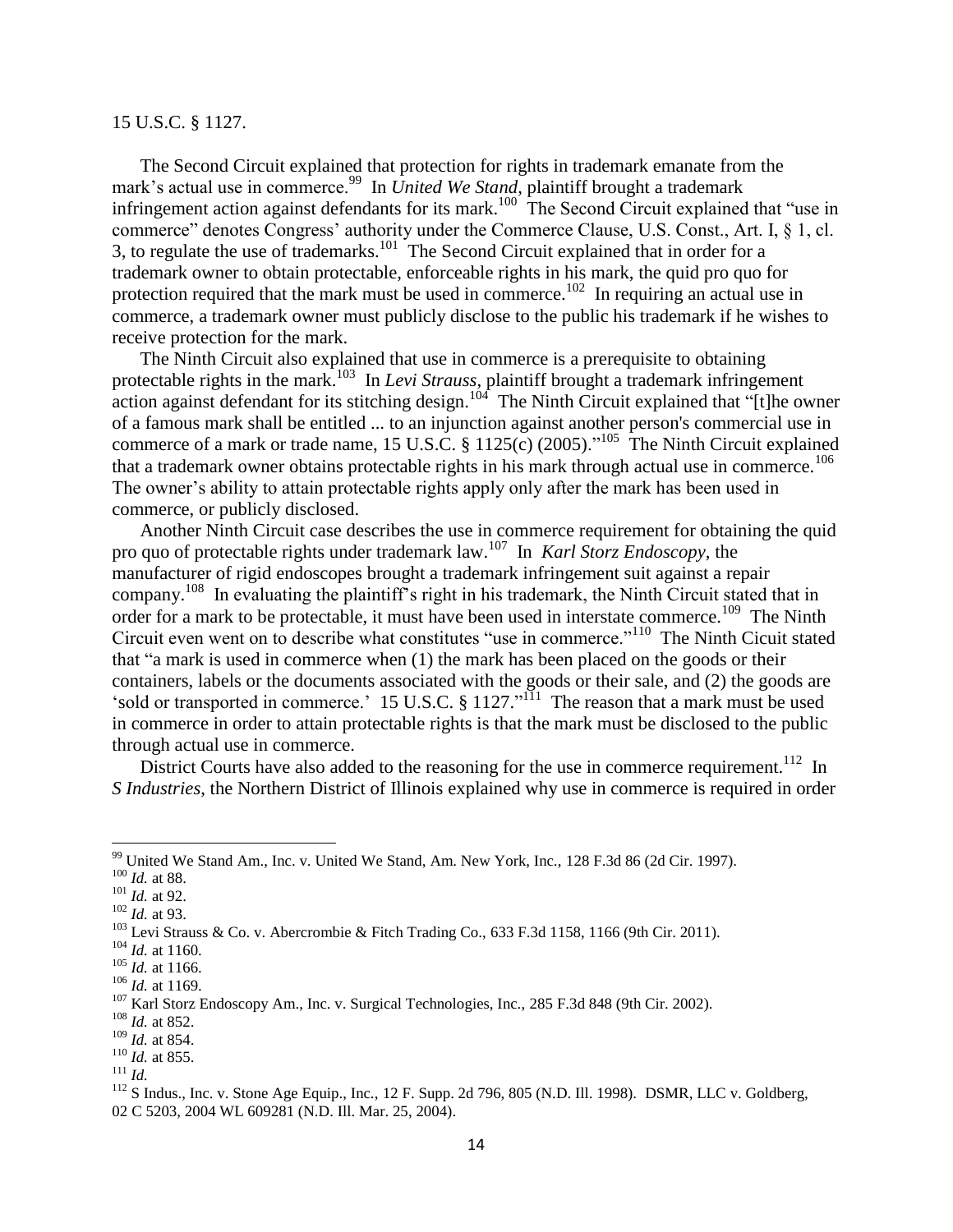for one to attain protectable rights in the mark.<sup>113</sup> The Northern District of Illinois stated that "[u]nder the common law, ownership is conferred on 'the person who employs the first actual use of a mark in a genuine commercial transaction."<sup>114</sup> The reason for the first actual use is that in order for a trademark owner to attain protection in his mark, his mark must be publicly disclosed. The court in  $DSMR$ , further explained the requirement of use in commerce.<sup>115</sup> The court explained that in order for one to attain protectable rights in a mark, "one must win the race to the marketplace to establish exclusive use of the mark."<sup> $116$ </sup> Once again, the court stated this in order to reinforce the requirement that the mark be publicly disclosed in order to attain the quid pro quo of trademark protection.

Courts have further solidified that trademark protection derives from actual use in commerce. The granting of the exclusive rights in trademarks comes from actual use in interstate commerce. Courts and scholars have provided numerous examples demonstrating the fact that exclusive rights in trademark are allowable only after the mark has been used in interstate commerce.<sup>117</sup>

Protection is provided for trademark owners through Congress' power to regulate interstate commerce. In order for a trademark owner to obtain that protection, he must publicly disclose his mark through the actual use of the mark in commerce. Use of the mark in commerce discloses to the world the work that subject matter which is requested to be protected. Hence, just as in patent law, there is a disclosure requirement for trademark law as well.

In conclusion, the quid pro quo disclosure requirement needed to receive exclusive rights in a trademark is actual use in interstate commerce. Even though the scholarly belief is that trademark law contains no disclosure requirement, I argue that in order for an owner of a trademark to obtain exclusive, protectable rights in his mark, he must use the mark in interstate commerce. The actual use establishes the metes and bounds of the protection requested by the creator for his mark and discloses the mark to the public. An applicant's duty of candor to the Patent and Trademark Office does not satisfy the disclosure requirement of actual use. Additionally, trademark registration does not meet the necessary level of public disclosure needed to receive protectable, exclusive rights. Thus, in trademark law, the quid pro quo for exclusive, protectable rights in one's trademark is the actual use of the mark in interstate commerce.

<sup>113</sup> *See S Indus, supra* note 87*.*

 $114$  *Id.* at 805 (quoting Allard Enterprises, Inc. v. Advanced Programming Resources, Inc., 146 F.3d 350 (6<sup>th</sup> Cir. 1998).

<sup>115</sup> *See DSMR, supra* note 87.

<sup>116</sup> *Id.*

<sup>117</sup> *See* Tally-Ho, Inc. v. Coast Community College Dist., 889 F.2d 1018, 1022 (11th Cir.1989) (stating that where, as here, neither party has registered a disputed trademark with the federal government, the parties must look to common law and state statutes to determine what protection they have); United States v. Steffens, 100 U.S. 82 (1879) (stating that under the common law, trademark rights are appropriated only through actual prior use in commerce); J. McCarthy, *Trademarks and Unfair Competition* § 16:1, at 720 (2d Ed.1984) (explaining that trademark ownership is always appurtenant to commercial activity. Thus, actual and continuous use is required to acquire and retain a protectible interest in a mark); Elec. Communications, Inc. v. Elec. Components for Indus. Co., 443 F.2d 487, 492 (8th Cir. 1971) (stating that the right to a trademark is acquired by appropriation and use as such, and actual use in commerce in connection with the goods is necessary to the acquisition of any rights. The mere advertisement of words or symbols without application to the goods themselves is insufficient to constitute a trademark); Crystal Entm't & Filmworks, Inc. v. Jurado, 643 F.3d 1313, 1321 (11th Cir. 2011) (stating that common-law trademark rights are appropriated only through actual prior use in commerce); United States v. Steffens, 100 U.S. 82, 94 (1879) (stating that trademark rights, under the common law, are appropriated only through actual prior use in commerce); In re Trade-Mark Cases, 100 U.S. 82, 94 (1879) (explaining that at common law the exclusive right to trademark protection grows out of its use, and not its mere adoption).